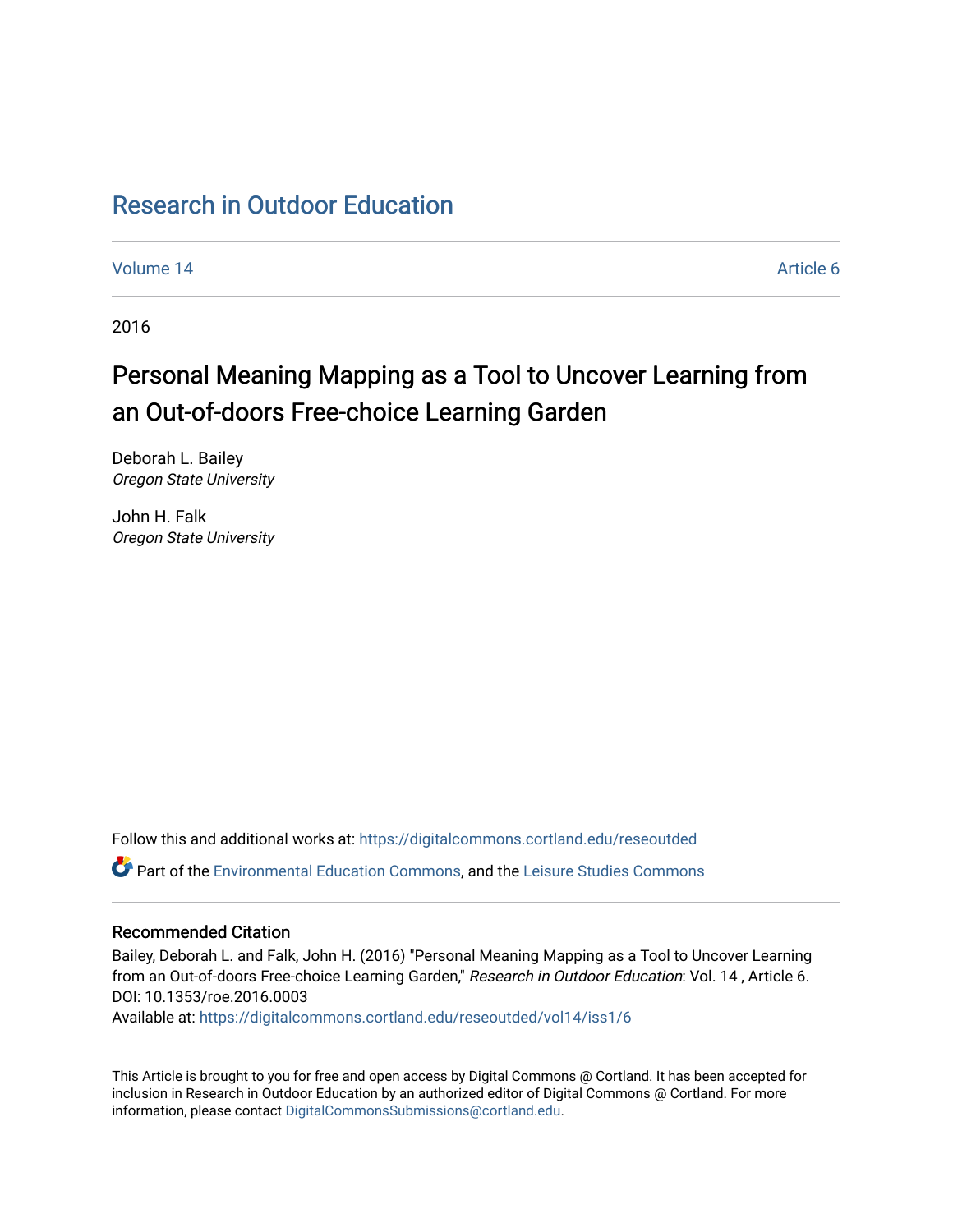Research in Outdoor Education 2016, Vol. 14, pp. 64–85

# **Personal Meaning Mapping as a Tool to Uncover Learning from an Out-of-doors Free-choice Learning Garden**

Deborah L. Bailey John H. Falk

# **Abstract**

Garden-based learning (GBL), a form of outdoor education contextualized and framed within unpredictable and real-world learning environments, is ideally suited to the teaching of science. However, the vast majority of GBL educational research has utilized a cognitive and positivist research paradigm, one that artificially restricts the investigative lens. The goal of the larger project from which this paper was drawn was to develop a better understanding of how youth perceived a garden experience. This paper shares the affordances and constraints of the constructivist framework utilized and the primary measurement tool, Person Meaning Mapping (PMM). Despite some inherent limitations, the PMM methodology enabled important insights that enhanced understandings of the effects of GBL.

**Keywords:** Personal Meaning Mapping, gardening, agriculture, horticulture, science education, qualitative analysis

**Deborah L. Bailey** and **John H. Falk**; Oregon State University, Corvallis, OR

Address correspondence to Deborah Bailey, Education Specialist –Applied Sciences/STEM, Oregon Department of Education, 255 Capitol St NE, Salem, OR 97310 Deborah.bailey@state.or.us 503 947-0046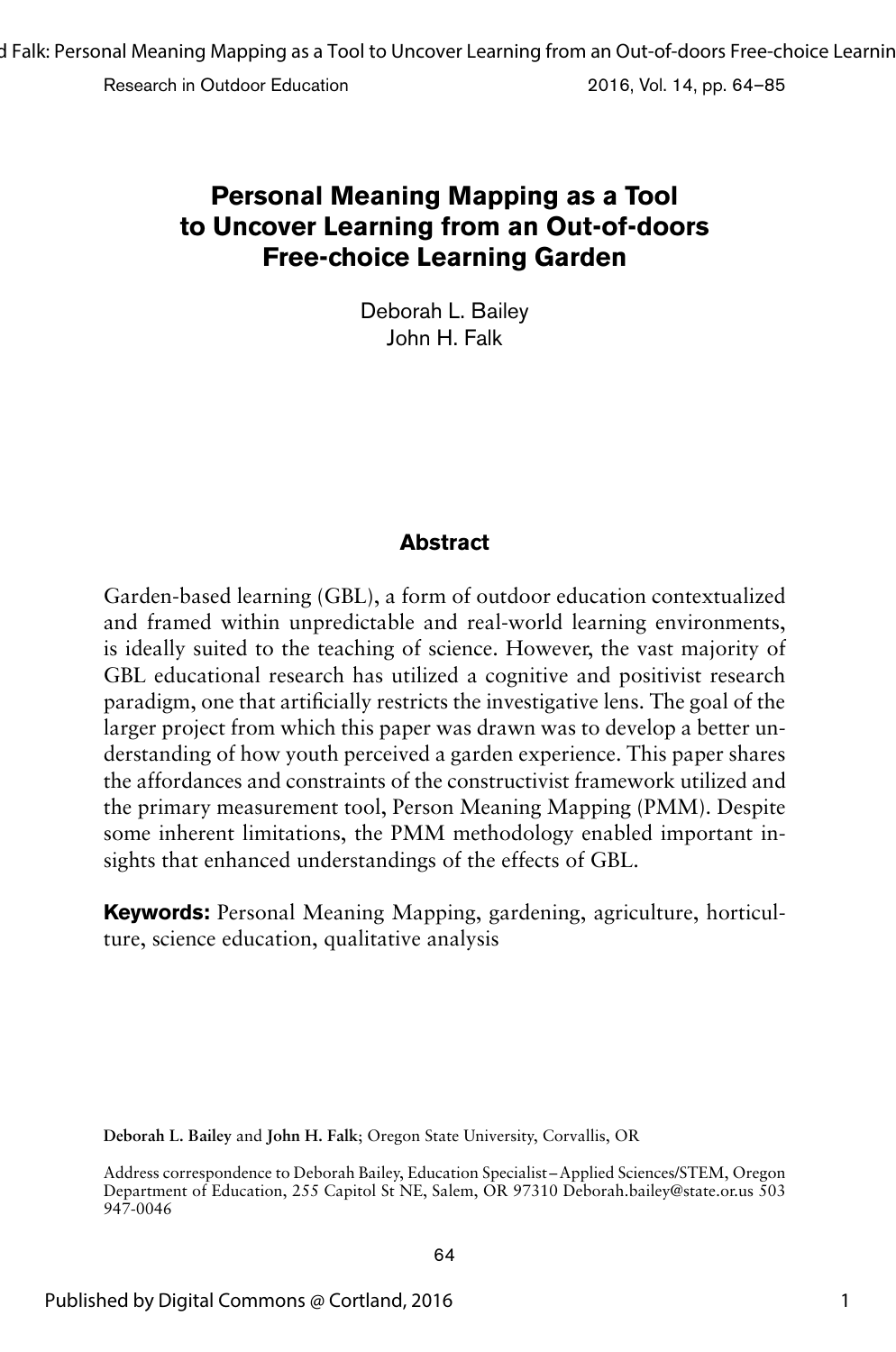Garden-based learning (GBL) is one form of out-of-doors learning which uses a garden as a tool that involves "programs, activities and projects in which the garden is the foundation for integrated learning, in and across disciplines, through active, engaging, real-world experiences" (Desmond, Grieshop, & Subramaniam, 2002, p. 7). Using a garden to educate has its philosophical roots in 19th century 'nature study' (Bigelow, 1914; Meyers, 1908) and was advocated by educational pioneers like John Dewey (1915) and Maria Montessori (1964) and more recently by the educational community that anecdotally believes gardens help educate about local food and the environment (e.g., Yamomoto, 2000). Gardens have long been viewed as an appropriate context for supporting a range of outcomes, including content areas like science (Williams & Dixon, 2013), health and nutrition (Robinson-O'Brien, Story, & Heim, 2009), and the environment and agriculture (Blair, 2009), as well as student's attitude toward school (Waliczek & Zajicek, 1997) and the environment (Campbell, Waliczek, Bradley, Zajicek, & Townsend, 1997). Arguably, a key characteristic of gardens as teaching tools are that they represent rich contextualized learning environments that enable learners to have a wide range of experiences in the out-of-doors. As often happens in such real-world contexts, garden outcomes—such as what lives and what dies, when and why, and presumably the learning those outcomes afford—have some measure of unpredictability. Thus, one of the real benefits of GBL is that it situates educational practice within a real-world setting that is perceived by learners as authentic and immediately relevant.

Despite the prevalence of GBL across a wide range of settings and situations, e.g., with multiple aged youth and adults, both in- and out-of-school, and with a wide range of stated learning goals, many researchers continue to frame their investigations through a single paradigmatic lens, disproportionately utilizing what has been characterized as a cognitive, positivist model (Guba & Lincoln, 2005). Here investigations start with preconceived assumptions about what constitutes evidence of learning (e.g., Blair, 2009; Bowker & Tearle, 2007; Titman, 1994). This approach artificially restricts the investigative lens and has resulted in considerable gaps in the GBL research literature.

The larger project from which this paper was drawn was designed to investigate the science learning arising from an older adolescent free-choice, summer garden program. The research goal was to add to the GBL literature through a better understanding of how youth themselves perceived their garden experiences, with a particular focus on whether or not they felt that it contributed to changes in their understandings of science. The purpose of the paper is to describe the affordances and constraints of a par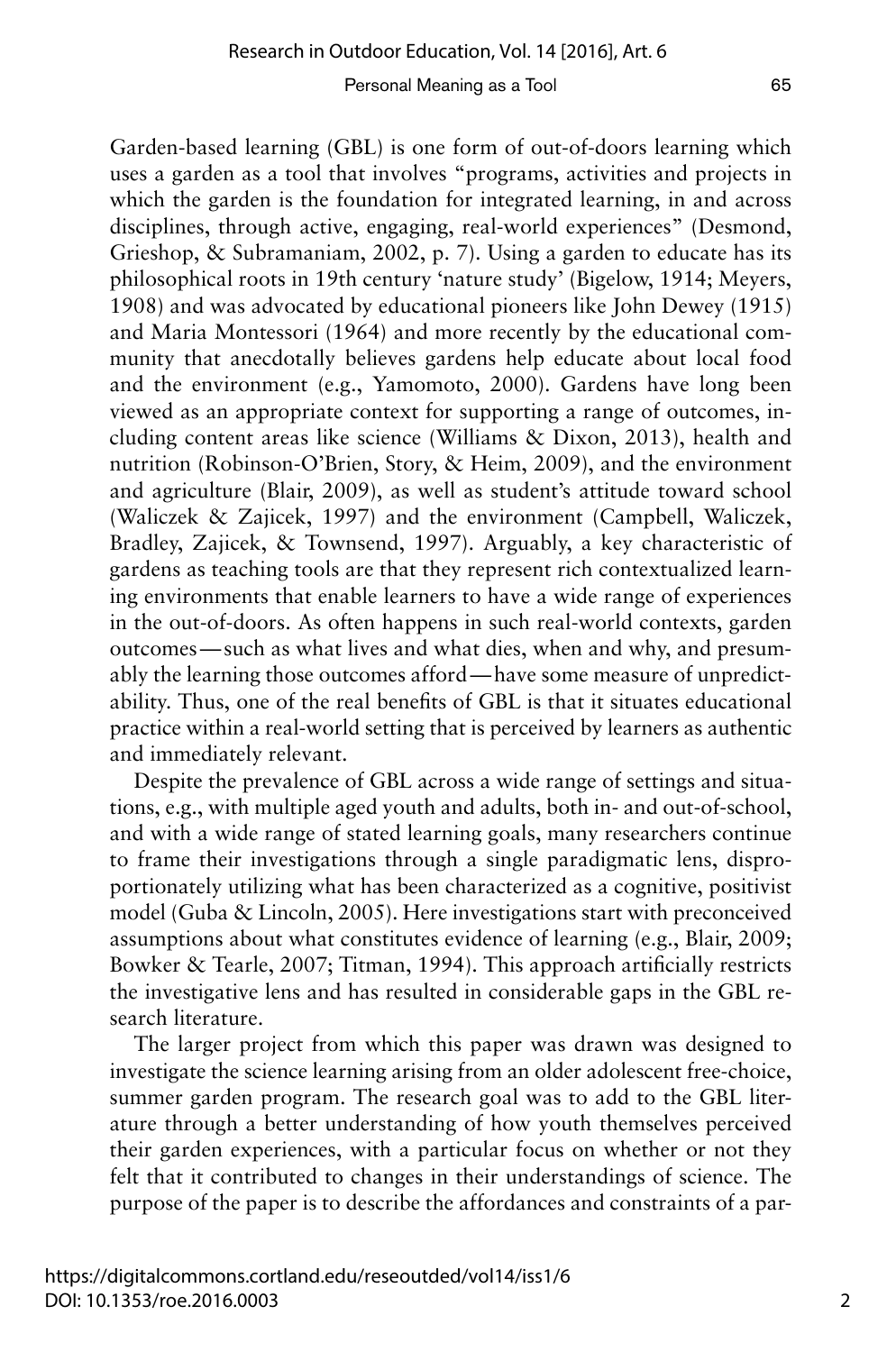d Falk: Personal Meaning Mapping as a Tool to Uncover Learning from an Out-of-doors Free-choice Learnin

66 Bailey and Falk

ticular constructivist, relativist tool—Personal Meaning Mapping (PMM) and its applicability for studying youth programs in an out-of-door setting.

### **Literature Review**

The vast majority of GBL has framed participant learning using a cognitivist, positivist theoretical lens where researchers pre-define a set of facts or concepts they believe represent the key content to be gained by the GBL intervention. Evidence of learning using this paradigm is determined by whether or not learners are able to correctly show a statistical improvement in the number of questions answered correctly. This paradigm is present in GBL studies, as well as those focused on broader outdoor education (OE) initiatives, with many—especially preschool and early childhood OE interventions—often concentrating on science understanding as well as emotional and social skill attainment (Brasgalla, 1989; Gopal & Pastor, 2013; Miller, 2007; Nedovic & Morrissey, 2013). Studies focused on the higher primary school levels, such as those conducted by Klemmer, Waliczek and Zajicek (2005) tend to focus exclusively on science achievement, yet still rely heavily on pre- and post- science test instruments. Increases in knowledge correlated to a garden's out-of-doors environment (Wistoft, 2013) and relevance (Fusco, 2001) have also been demonstrated. The results from most GBL/outdoor and environmental education studies tend to be consistent with each other in that they find higher increases in student achievement amongst those who participate in some kind of outdoor activity (Bogner, 1998; Cronin-Jones, 2000; Shepard & Speelman, 1986). This cognitivist, positivist theoretical lens has also been employed in studies that explore the acquisition of a more positive environmental attitude (Campbell, Waliczek, Bradley, Zajicek & Townsend, 1997). Here Campbell et al. (1997) explored secondary student's pro- environmental attitude using a closed-ended pre- and post- survey with a Likert-type scale (Likert, 1967). Findings indicated that the highest environmental attitudes were among those youths who reported success with their hands-on plant propagation. These positivist methods and results are typical of GBL studies (Bogner, 1998).

This cognitivist, positivist theoretical research paradigm has a number of benefits, the most significant being that it allows for quantitative comparison of changes in participant characteristics relative to control groups using experimental or quasi-experimental research designs (Campbell & Stanley, 1963). However, it is argued there are also limitations to this positivist paradigm. Although this approach affords high levels of reliability, it potentially suffers from poor validity since there is no room for interpreta-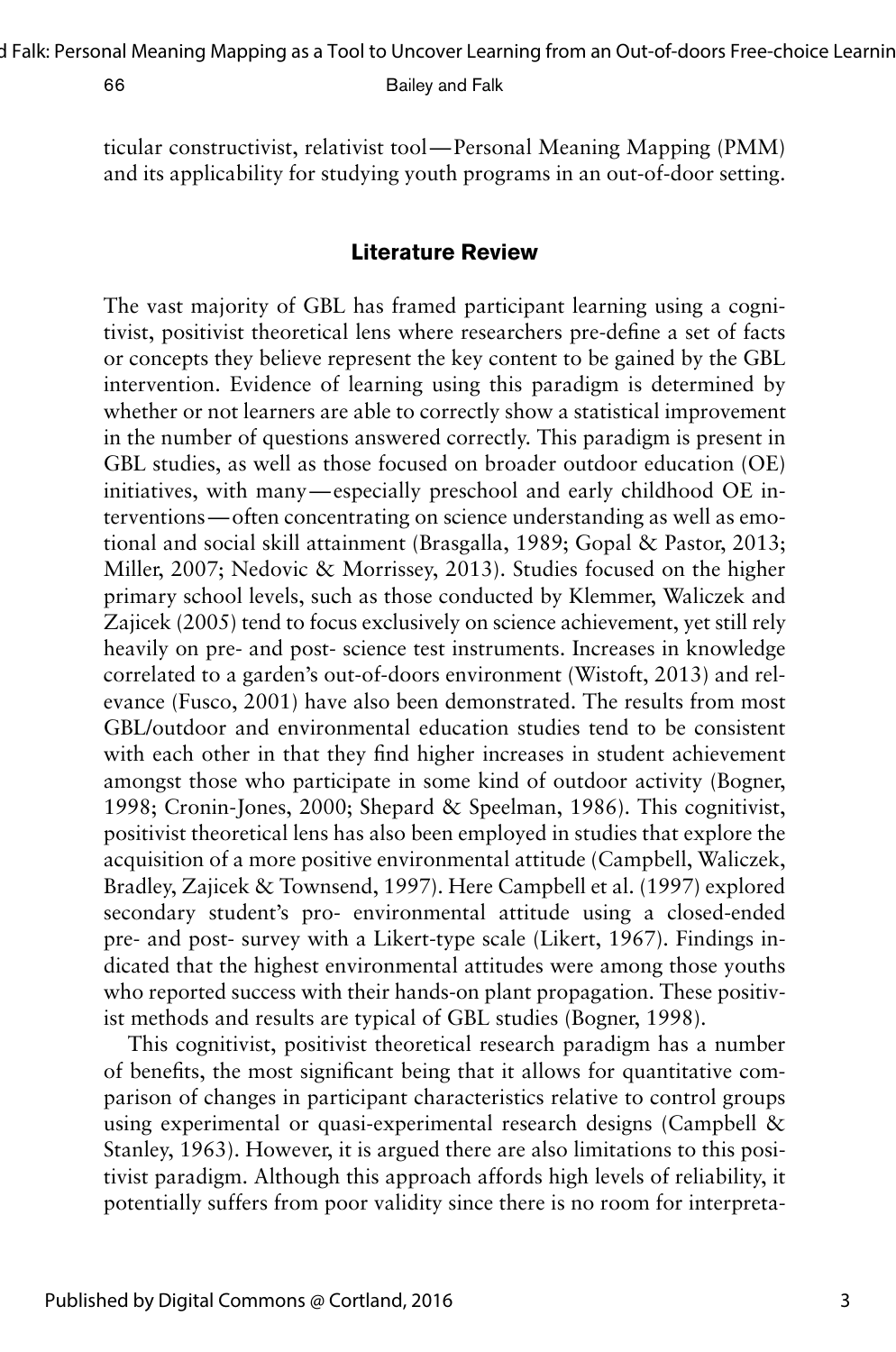tion of meaning (Walzer & Gross, 1994). In addition, the exclusive use of traditional closed-ended research instruments with pre-defined assumptions about what are and are not valid learning outcomes artificially limit understanding of the full range of possible effects of GBL or any outdoor learning experience, as well as opportunities for learners to demonstrate evidence of alternative types of intellectual growth. In addition, such approaches do not adequately account for either the constructive nature of learning or the ecological, cumulative nature of learning (cf., Baron, 2006; Bronfenbrenner, 1979; Jackson, 2013; Lemke, 2000).

### **Theoretical Framework**

This paper advocates for more and better GBL research. It aims to add to similar work in outdoor education research that utilizes methods other than the traditional positivist measures. Using an alternative paradigm, one described as a constructivist, relativist theoretical approach (Guba & Lincoln, 2005) it defines learning as on-going and uniquely personal experience in which learning outcomes are highly variable across individuals and are strongly influenced by the socio-cultural and physical contexts in which they occur (Falk & Dierking, 2000; 2014; Lave, 1988; Scribner & Cole, 1973; Rogoff & Lave, 1984). This more complex ecological perspective ultimately assumes learning in the garden to be both personally constructed and contextually specific. By taking on this more ecological perspective this project recognized that a suite of factors including the motivations for participation, personal interests, prior knowledge and experience, as well social interactions over the course of the experience (Falk & Dierking, 2000; 2014; Falk et al., 2007; Falk & Storksdieck, 2005), all have the potential to significantly influence participant learning in the garden environment. Although the learning outcomes of a particular garden experience can in theory be common for all participants, it is more likely because of different entering and experiential realities encountered, that exactly what any particular individual might find salient and worth learning from a particular garden-based experience would be quite variable and only roughly predictable at the beginning of the experience. In fact, it is just such variability that has contributed to the difficulty in assessing learning in free-choice environments (Dierking et al., 2004; Groff et al., 2005). Capturing this more conditional, asset-based and unpredictable quality of learning requires a different approach and different tools than have traditionally been utilized by GBL. With this framework in mind, the measurement tool selected for this project was Personal Meaning Mapping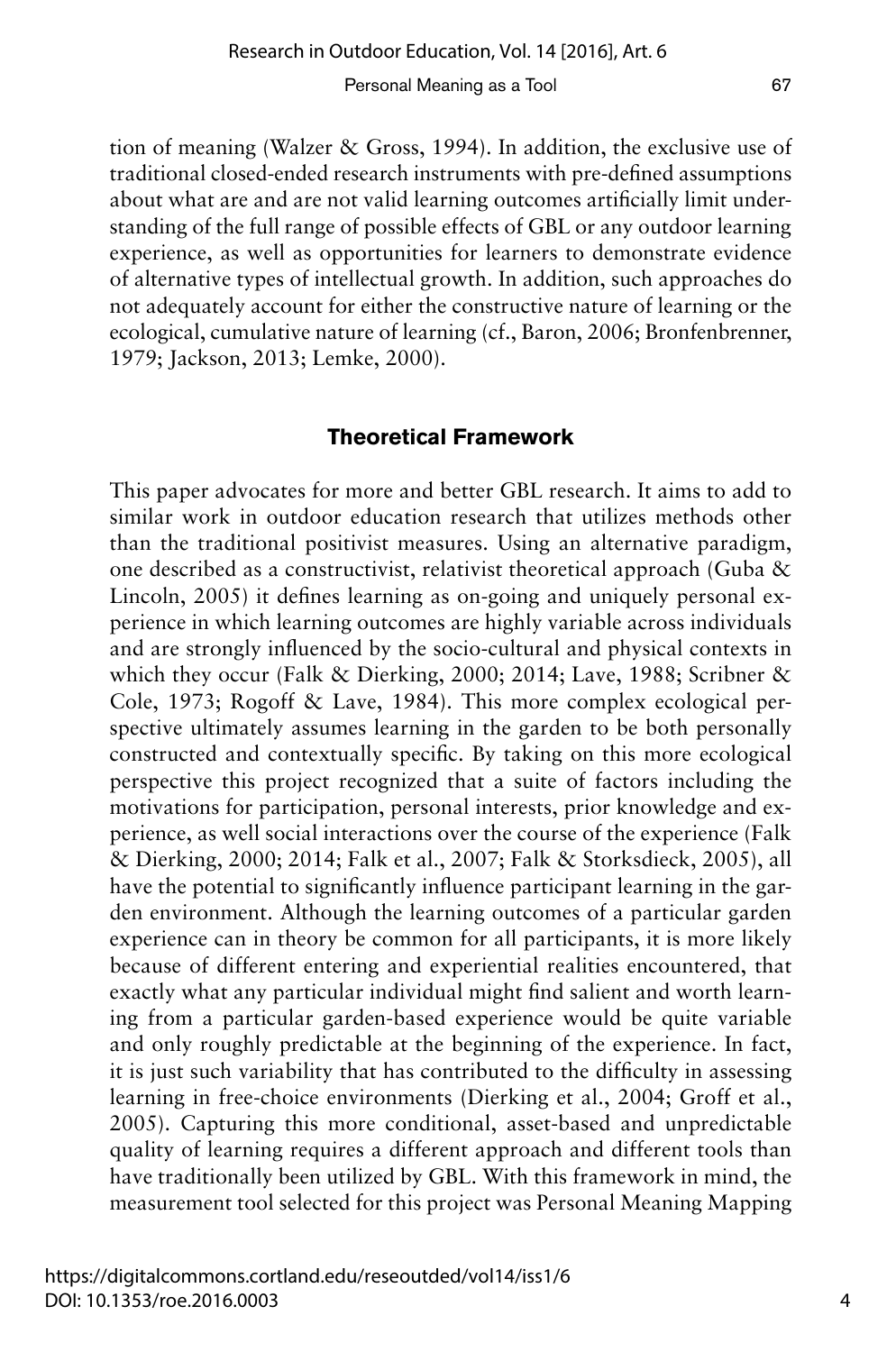d Falk: Personal Meaning Mapping as a Tool to Uncover Learning from an Out-of-doors Free-choice Learnin

### 68 Bailey and Falk

(PMM), a tool developed from previous mapping techniques utilized in educational research.

*Cognitive Mapping Tools in use in Education Research:* Conceptual "mapping" tools were first developed in order to support better understanding, recall and presentation of complex information (Davies, 2011; Salmon, 2001). Such tools are often graphic in nature and take advantage of the ability to arrange ideas in relation to each other (Davies, 2011). Not unlike other commonly utilized research tools, most existing mapping tools were framed within a cognitive, positivist paradigm, designed to support the 'correct' presentation of an idea or concept, or as a mechanism to test an individual's ability to 'correctly' display his/her knowledge (e.g., Wheeldon, 2011). Mind maps (Buzan, 1974) are one type of mapping tool best described as idea maps and "visual, non-linear representations of ideas and their relationships" (Biktimirov & Nilson, 2006, p. 72). As a research tool, mind maps are typically used as a way to demonstrate an understanding of the 'appropriate' associations that exist between ideas (Davies, 2011). However, mind maps have limitations for this kind of assessment because individuals often display considerable creativity in the development of their maps, making them hard to read and analyze (Eppler, 2006). To overcome some of these limitations and be able to explore relationships more fully researchers developed a more structured form of mapping called concept mapping (Novak & Cañas, 2008).

Like mind mapping, concept mapping utilizes graphic approaches to illustrating the relationships between concepts. However, unlike mind mapping, concept mapping provides much less opportunity for unstructured representations and involves highly structured rules for how to show the relationship between ideas (Davies, 2011). Concept maps are designed to allow users to graphically depict the hierarchical interrelationships between ideas. Since even very complex and social relationships can be depicted in this way (Safayeni, Derbentseva, & Canas, 2005), concept maps are often used as tools to support the conceptual teaching-learning processes. For example, Pushkin (1999) asked if there was a form of concept maps that could help researchers better understand novice physics students' problemsolving approaches. Participants were asked to produce equation maps so researchers could follow metacognitive processes as students successfully or unsuccessfully solved physics problems. Because they are highly structured, often with a clear "right" and "wrong" configuration, a major affordance of concept maps has been the ability to directly compare the maps of multiple individuals to determine who has or has not grasped the relationships between complex ideas and relevant concepts (Eppler, 2006). However, this same characteristic can also be a liability to the method. Because concept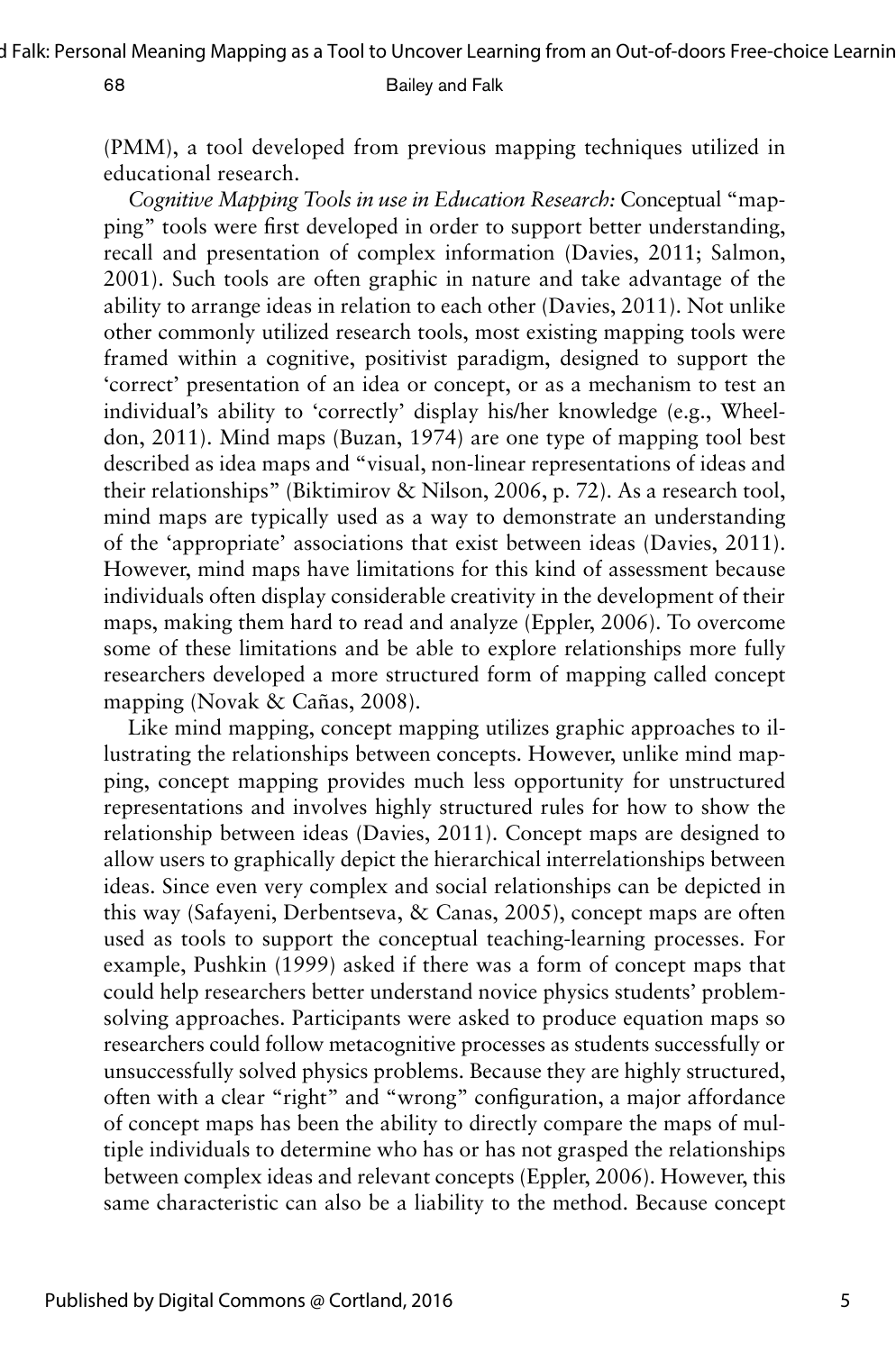maps require individuals to follow very specific rules in order to successfully depict relationships, the development of proficiency in concept mapping requires considerable time and significant training (Davies, 2011).

Unlike these mapping techniques, Personal Meaning Mapping was designed to assess learning specifically in free-choice learning contexts using a more relativist-constructivist approach. Since most free-choice learning participants are not captive audiences as typically occurs within a school context, PMM needed to be easy to administer. PMM requires no pretraining of participants and is designed to feel 'un-test-like' (Falk & Dierking, 2003). PMM was explicitly designed with the assumption that since all knowledge is uniquely constructed and contextually situated, representations of knowledge are also likely to be unique. What makes analysis possible is the consistent structure in how maps are produced and in many cases, the ability to chart intrapersonal change in understanding over time. Over the last twenty years, the method has been used to explore learning in a large variety of 'free-choice' learning settings such as science centers, art and natural history museums, zoos, aquariums, festivals and communitybased programs, as well as in more structured classroom settings (*for reviews, see* Falk & Adelman, 2003; Falk & Dierking, 2003; Van Winkle & Falk, 2015; McCreedy & Dierking, 2013). It has been shown to effectively allow participants to articulate and negotiate their own perceptions and understandings of the PMM prompt—a single word or phrase in the center of an otherwise blank piece of paper (Falk, Moussouri, & Coulson 1998). For example, PMM has been used to quantitatively show changes in learning (e.g., Falk & Adelman, 2003; Falk, Heimlich & Bronnenkant, 2008; Lelliott, 2008) and individuals with different entering characteristics, e.g. motivations for visiting (e.g., Falk, Moussouri, & Coulson, 1998) or differing prior knowledge and interest (e.g., Falk & Adelman, 2003; Falk & Storksdieck, 2005), learned different things. It also has been used more qualitatively to understand the public's baseline conceptual understanding of specific ideas (e.g., Falk & Storksdieck, 2005; McCreedy & Dierking, 2012; Van Winkle & Falk, 2015)

### **Method**

Framed from an asset-based, relativist conceptual framework, the purpose of this research study was to understand the affordances and constraints of using Personal Meaning Mapping as a research method for understanding adolescent learning experiences within a long-term garden-based learning environment. The study site was a two-acre organic 'farm' originally do-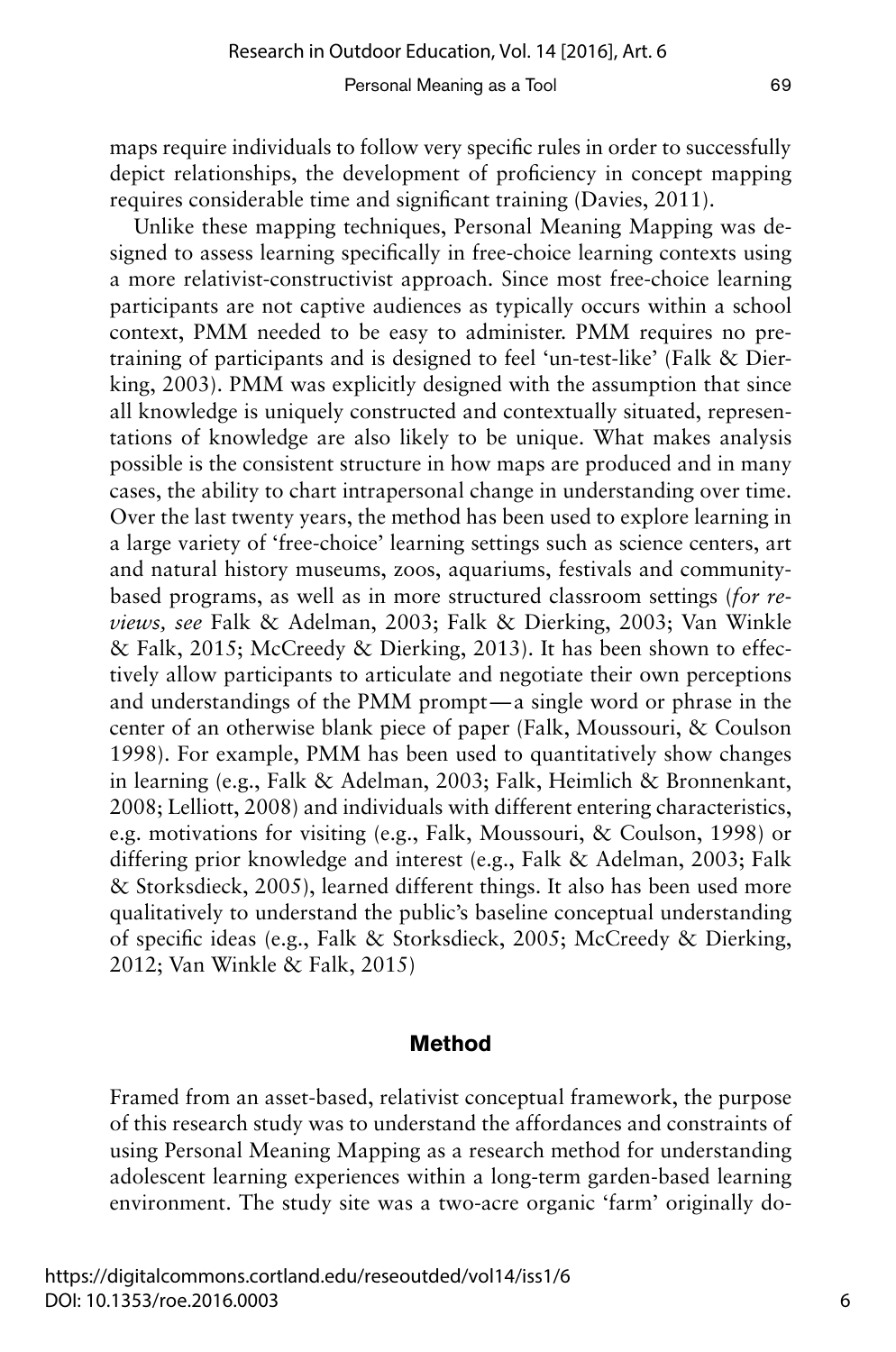nated by a local school and in some form of food production for approximately six years. Approximately two years prior to the study an Ameri-Corps member, working for the local food bank teaching elementary and community garden programs, saw an opportunity to organize the farm to better produce food for donation to the food bank and fill a gap in outreach efforts. He proposed to actively garden the land to produce food for the food bank and train adolescent youth in garden and job skills. Participating youth came from the local community and worked six hours a week during the spring and approximately twenty hours a week during the summer. In addition to 'in the moment' training and conversation, youth were given weekly structured lessons and participated in four field trips—a local greenhouse, organic farm, conventional farm, and industrial compost facility. At the end of the summer each youth was given a small stipend of \$800 (approximately \$4/hour –inclusive of educational hours).

The project's sample included the garden coordinator and all youth who provided parental consent and assent and were able to complete a pre- and post- map. This resulted in a sample size of one adult and seven youth. Even though this sample size was small, it was typical of qualitative studies attempting to explore youth learning (Patton, 2001) and according to the program coordinator this sample was reflective of all youth in the program. All data were collected in the summer/fall of 2014, the second official growing season for this garden program.

The key informant interview (garden coordinator) provided data on the program's history, funding structure and current goals, as well as background on the coordinator's education and youth recruitment. Other non-PMM data included two semi-structured personal interviews with each youth, the first of which was framed as a 'get to know you' conversation and done before the PMM activity. Questions were used to understand youth's backgrounds as well as some personal constructs of learning such as expectations, prior knowledge/experience, interest in gardening, and motivations for participation. Table 1 summarizes participant backgrounds including their school type and whether they were a prior participant to the established environmental club run onsite.

The second semi-structured personal interview was conducted in the fall after most garden activity had stopped for the season. Questions were used to clarify information from the first personal interview as well as to explore the youth's general view of science.

Table 2 summarizes participant personal characteristics of learning gathered from non-PMM data interviews.

Observations of garden activity also took place four times during the growing season and field notes were taken to record youth activity and en-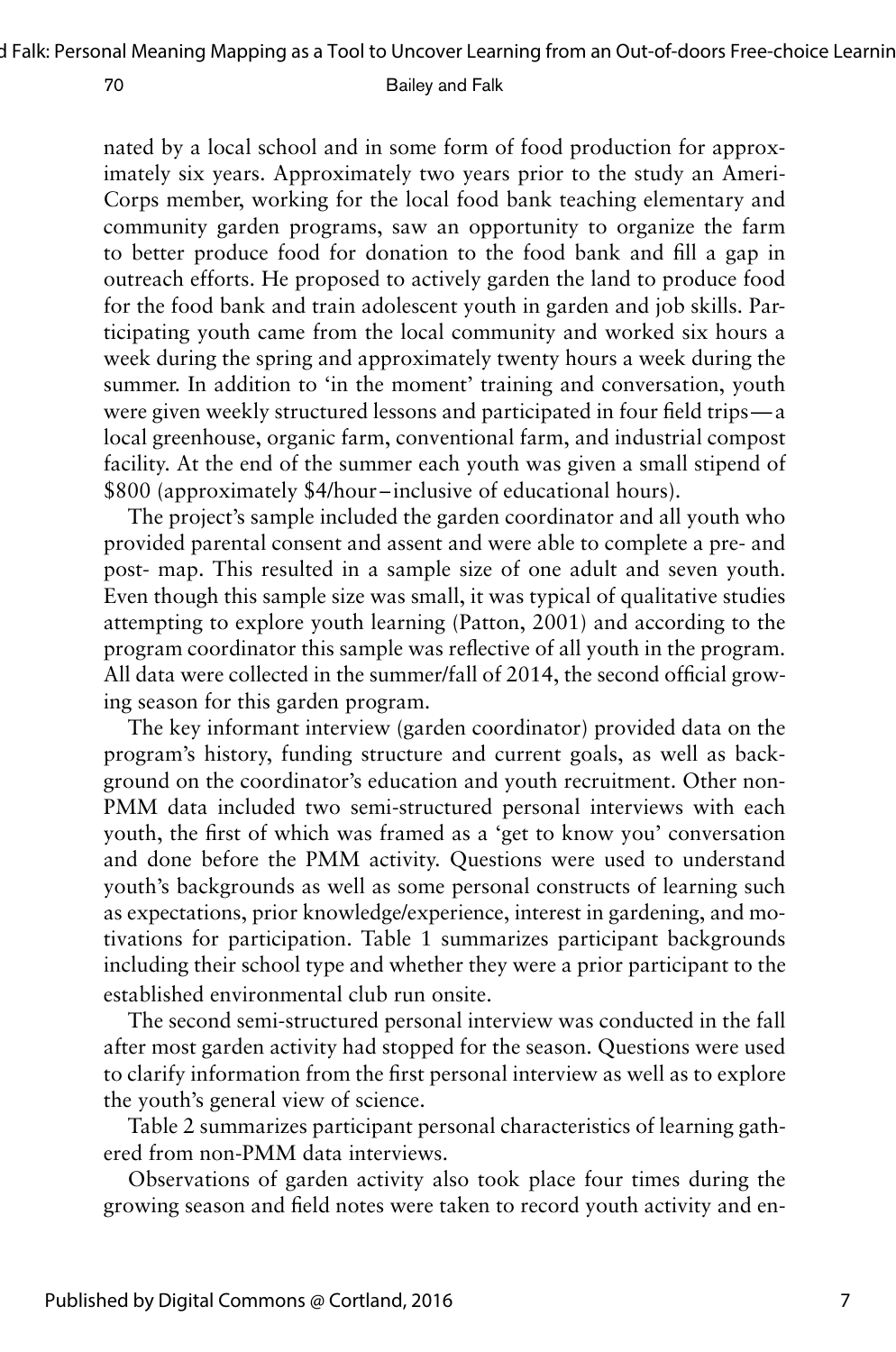| $\gamma$ <sub>Out</sub> $h^1$ | Age | School        | Gender | Prior Env. Club |
|-------------------------------|-----|---------------|--------|-----------------|
| Susan                         | 17  | Early College | Female | Yes             |
| John                          | 17  | Early College | Male   | Yes             |
| Tessa                         | 16  | Early College | Female | Yes             |
| Adam                          | 15  | Public        | Male   | No              |
| Samantha                      | 15  | Early College | Female | Yes             |
| Brian                         | 15  | Boarding      | Male   | No              |
| Chris                         | 20  | Early College | Male   | Yes             |

**Table 1** Participant Backgrounds

1 All names are pseudonyms.

| Youth        | Motivation            | Expectations                                          | Interest | Prior<br>Knowledge |
|--------------|-----------------------|-------------------------------------------------------|----------|--------------------|
| Susan        | Expected continuation | Be able to translate<br>school knowledge to<br>garden | Low      | None               |
| John         | Something to do       | None                                                  | Low      | None               |
| <b>Tessa</b> | Expected continuation | Job experience/skills                                 | Low      | None               |
| Adam         | Something to do       | None                                                  | Low      | None               |
| Samantha     | Money                 | None                                                  | Low      | None               |
| Brian        | Money                 | None, possibly                                        | Low      | None               |
|              |                       | 'learn something'                                     |          |                    |
| Chris        | Expected continuation | None                                                  | Low      | None               |

**Table 2** Participant Personal Characteristics of Learning

thusiasm toward garden work. Finally, researcher memos were taken after each PMM interview to make note of any additional observations about the experience, for example the youth's general affect while participating in the PMM activity.

Youth were given two opportunities to complete a PMM. The first came in July 2014. Youth were presented with a  $10'' \times 14''$  piece of drawing paper with 'Community Garden(ing)' as the center prompt. Youth were *not* told what to write down or instructed to view the garden through any particular lens, e.g., as a science-related activity, but rather were asked to simply reflect on the garden space itself and the experience of community gardening and to then write any and every word, idea, image, phrase, or thought that came to mind when they thought of the words "community garden(ing)." These written words and images then formed the basis for a detailed open-ended interview in which youth were asked to explain why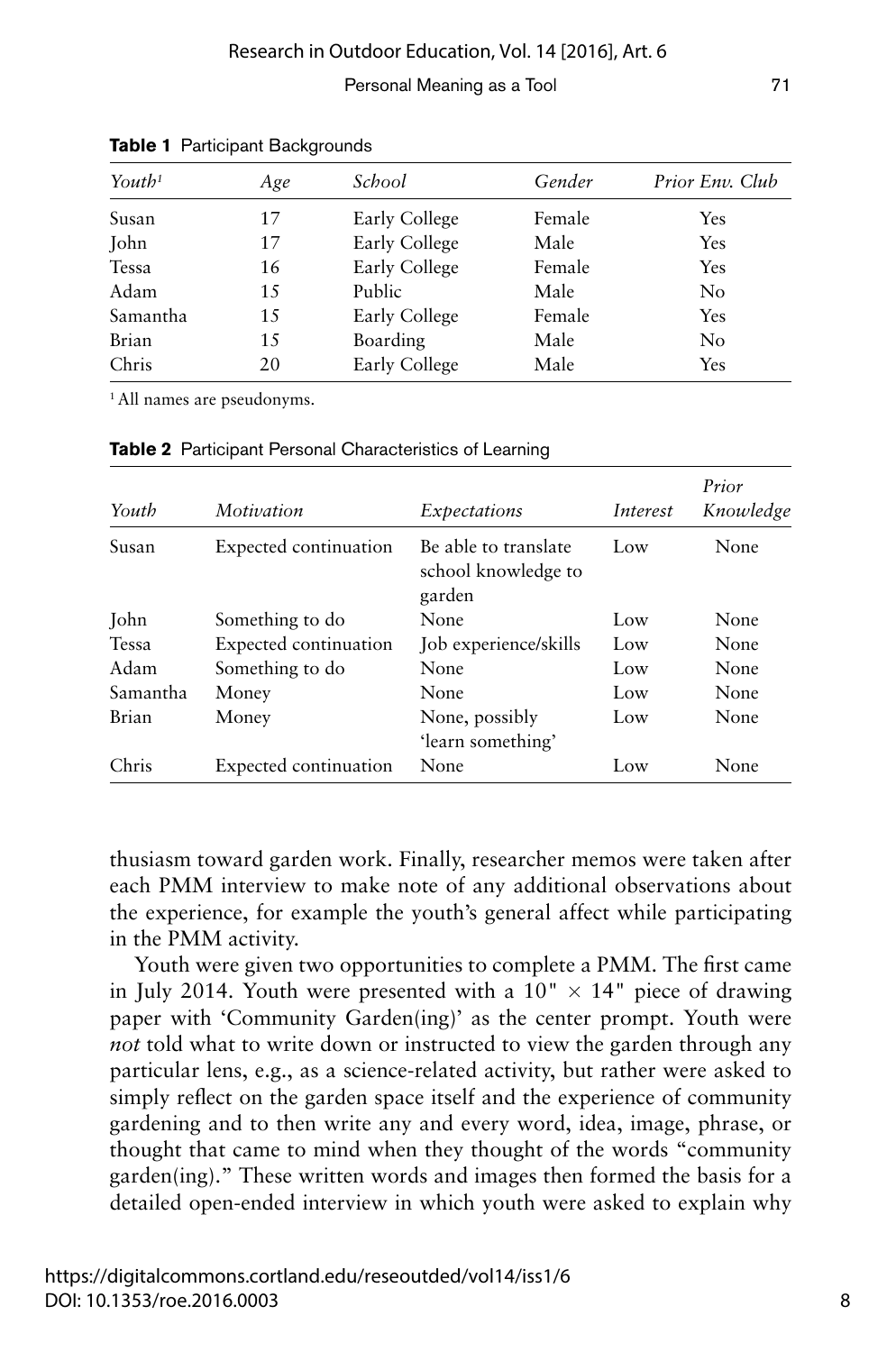they wrote what they did, always using the phrase, "so what does X [what youth wrote/drew] have to do with "community garden(ing)." Youth were encouraged to expand on any ideas or thoughts they had about the topic and this interview then formed the main data collection procedure for youth's internal perceptions of their garden experience. This activity was repeated with youth in Oct./Nov. 2014 after all garden activity was completed. At this time youth were given the choice of either completing a new PMM or adding to, subtracting from, and/or changing their earlier PMM. The PMM data collection activity was approached by all youth with a great amount of reflection and intention, with each youth spending a mean of 20 minutes working on their map. This attention to detail on the physical artifact of the map allowed for extensive PMM interviews, as youth spent a mean of 25 minutes explaining what and why they wrote what they did on their map. This type of investment is not uncommon for individuals completing and discussing a PMM (e.g., Falk & Dierking, 2003; Falk & Storksdieck, 2005; McCreedy & Dierking, 2013).

PMMs and PMM interviews were the two main sources of data for this project. PMMs and PMM transcripts from both the pre- and post- mapping activities were combined and treated as a single data source, one that explicitly reflected all of the participating youth's perceptions of their garden experience and implicitly revealed what they learned from the activity. Transcripts from several additional data collection sources—a 'get to know you' interview, 'view of science' interview and researcher field notes and memos—were utilized as a secondary source of data to both obtain general insight into youth backgrounds, including previous garden experience and knowledge, as well as to gain some insight into youth perceptions of science learning both in the garden and in school-based environments. In general, data analysis utilized an informed grounded theory approach where the process and the product are grounded in data yet are "informed by existing research literature and theoretical frameworks" (Thornberg, 2012, p. 249).

To answer the research question, data analysis began with verbatim transcription of each interview. Transcripts were then read and reread to obtain general insight into the data, including youth backgrounds and perceptions of both general learning, as well as specific learning of science in the garden. It was clear from this initial reading there was an extensive amount of data and that this data was extremely deep yet varied. In order to systematically handle the data from these in-depth interviews each transcript was open-coded (Strauss & Corbin, 1998) into substantive descriptive emic (or participant's perspective) categories that then allowed for categorical comparison of statements (Maxwell, 2012). This categorization scheme was followed for all major thematic areas youth perceived as learned. In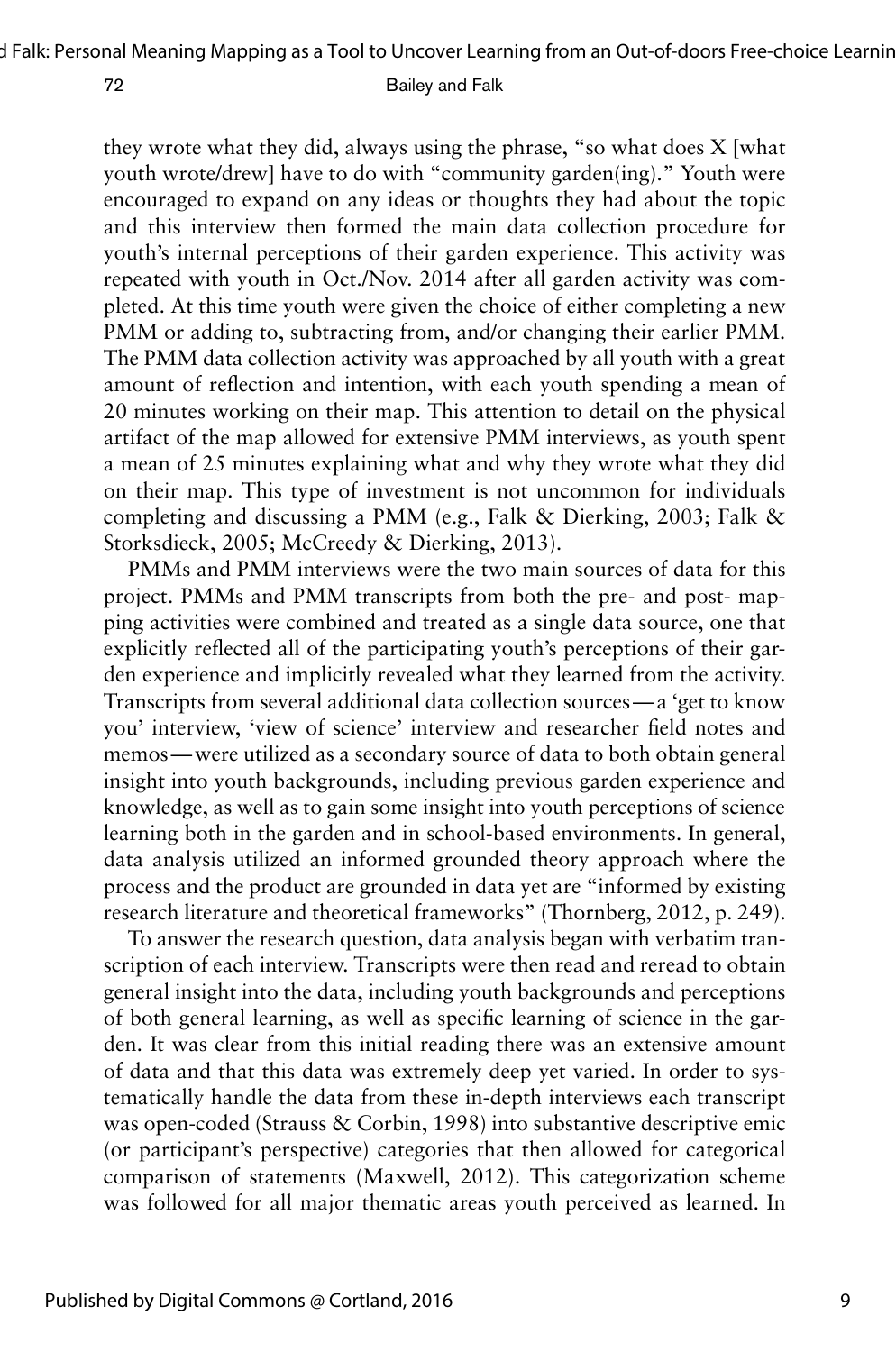addition, sub-categories of learning that occurred within these larger categories were created if data warranted. A final analysis step of both the pre- and post PMM interview data was to also code the data from the etic or researcher's perspective, making some inferences of youth perceptions of the garden experience.

# **Results**

## **Affordances**

A major affordance of PMMs is that they enabled researchers to capture a rich range of youth feelings, perceptions and ideas about the nature of their garden experience. By way of example, the categorical themes of "agricultural sciences/sustainable food production" and "environmental sciences/ affect" that emerged from the data, demonstrated both the variety and the depth of reflection and thought many youths gave in creating their PMMs.

# Agricultural Sciences

All youth made some mention of agricultural sciences learned or to sustainability issues related to growing food within their PMM and PMM interviews, though not surprisingly, some focused on these issues more than others. Comments ranged from direct reference to agricultural science to comments that approached more affective components regarding issues of sustainable food production.

Comments regarding applicable content:

Yeah, and I put soil blocking [on my map] that is when we plant. We go into the shed and we do like trays of soil and we plant one plant each (Adam).

In my learning the interns help teach about soil and compost and functionality of the farm. (Brian).

I didn't think there would be so many thistles, because thistles are something that are persistent. Well the ecology of thistles is impressive anyway (John).

We kind of just talked about the different parts of the plant every week (Adam).

Comments regarding a broader in-depth appreciation regarding agricultural sustainability: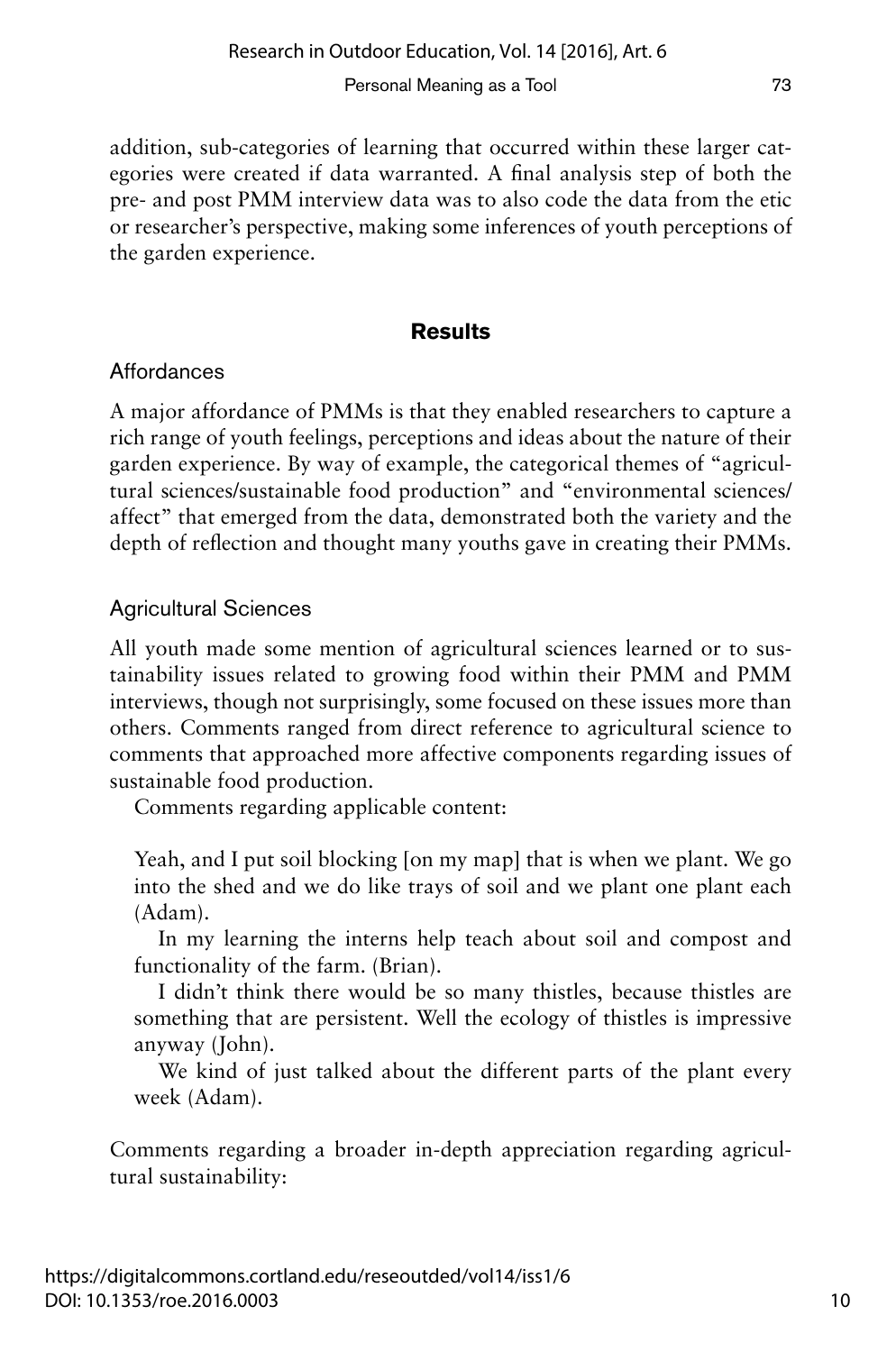Conventional farming in America what have we [done] in the past half century, we have taken out half the top soil and the burden on the top soil is only growing in the bread basket. [This] basically means that we have what, 25 maybe 40 years left of growing in there before it becomes barren (John).

We are able to talk about agriculture and it is something that is very silly to think about because most teens don't talk about [things like] 'oh I just saw this Facebook post on how this food is being genetically modified and it is a watermelon and it is square or something', it is something kids usually don't care about. So, I felt like it was a very intellectual setting but yet it was very casual so it was a really cool dynamic (Susan).

I have watched it grow from nothing to something and all my influences have helped it. Like we planted everything and we took care of it, I referenced [on map] it was almost like raising a child, well I don't know what that is like but I mean you plant it and you take care of it and it grows and you keep taking care of it until it is fully developed and it becomes fruitful and what it produces help feed other people (Samantha).

### Environmental Sciences

A second major affordance of PMMs lies in their ability to not only collect this rich and deep data set and see the range of learning, but to then explore differences evident between participants. For example, every youth in this program underwent the same lessons, work schedule and gardening duties, as well as experienced the same data collection method, yet PMM data revealed the extreme variability in meaning-making of each youth. By approaching the learning in this garden from an ecology of learning framework and being mindful of youth assets, the differences in this data can be explained by differences inherent in each youth's varied lived experiences. Therefore, PMMs allowed this work to capture the variability in the data in ways that facilitated the researcher's ability to understand and explain it. For example, all youth made connections to general environmental sciences or environmental sustainability within their PMM and PMM interview. However, the continuum of comments was extremely varied based on the amount of exposure youth reported having had prior to their garden experience, both in terms of prior garden experiences and in terms of prior content knowledge in the environmental sciences. Comments that were limited to general environmental facts or things noticed about the environment were more likely to come from first year participants and participants that had no previous experience with environmental work. An example of this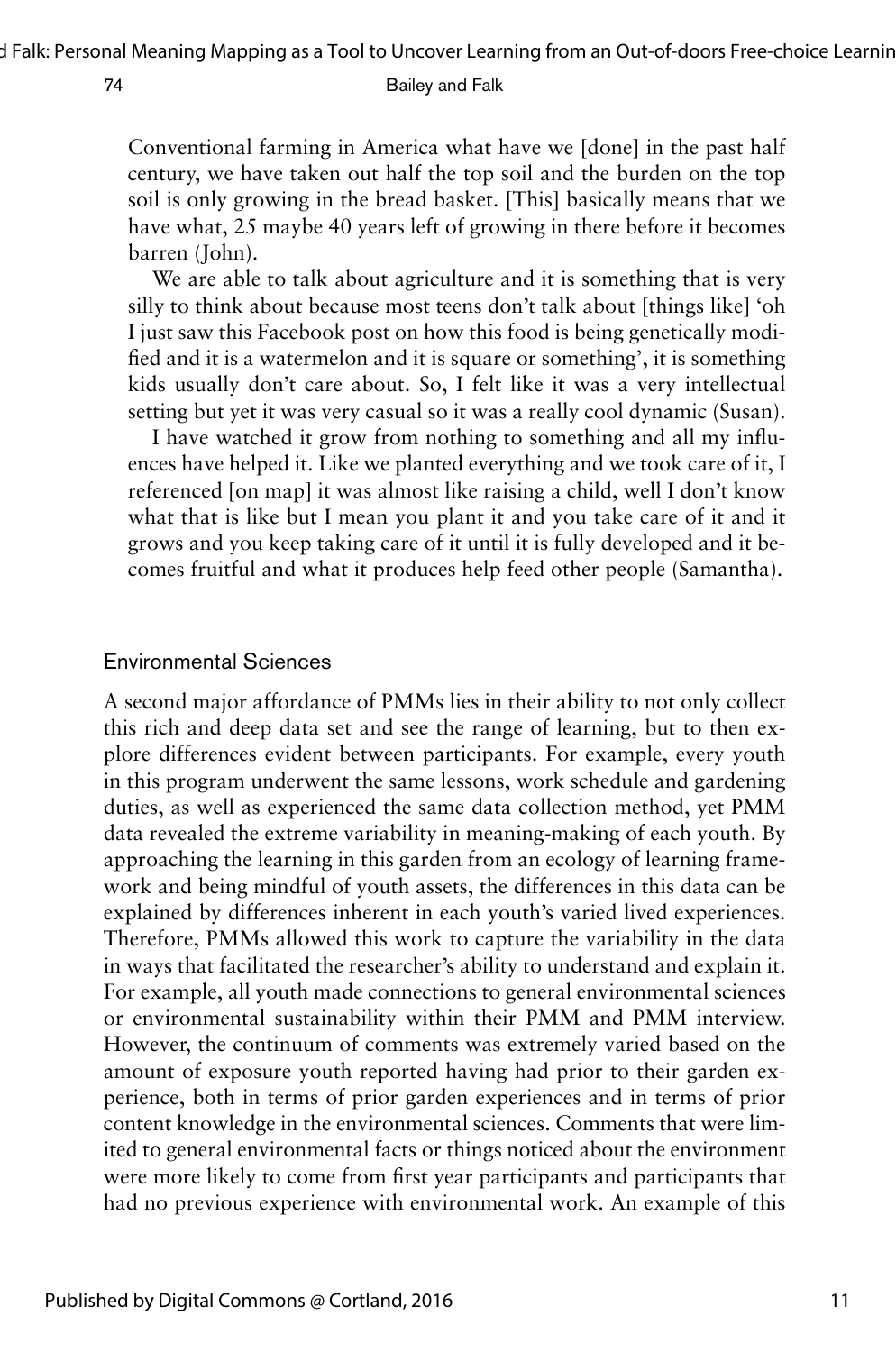can be seen in the following comments regarding factual environmental content:

Then I put different animals [on my map] because we have a lot of different animals that we see out here, we have raccoons, we have deer sometimes . . . there are lots of trees around here, and we watch the plants grow each day how they get bigger and bigger (Adam).

Nature just sort of linked me to compost I don't know how, which made me think of raccoons and how they like to get into compost and then deer and raccoons just because they both hangout around the farm (Brian).

In comparison, second year participants and those that had previous work experience on environmental projects made lengthier comments that contained information about environmental issues facing the world, for example

People go from liking it to not liking it to liking it they begin to understand that dirt is not something you wash off it is something you have to live in or live on, understanding that we all come from the earth. Understanding that we are not separate from nature when in fact we are part of it even though we try to distance ourselves from it, well in later centuries we have anyway (John).

So, community gardening is service learning, working with the environment, like people talk about how the environment is out there and our society is in here and we need to leave pockets of it but no I mean they live in our houses they live next to our houses, these species are living with us around us you know the trees on my farm, those are not native species and they are on my farm and I am using them to live, those trees are a part of nature it is all one big thing (Chris).

## Human-Environment Interactions

Like many surveys and most interview research methods, PMMs relies on self-report of personal experiences and knowledge. Self-reported data can impart various limitations on research results, some of which include concerns regarding 'faking' or providing false answers due to social desirability, lack of metacognition, lack of question understanding, and response bias (Miller, 2012; Porter, Rumann & Pontius, 2011). In addition, self-report also can lead to a great deal of variability in data and can make PMMs difficult to analyze. An example of how self-report can be a constraint to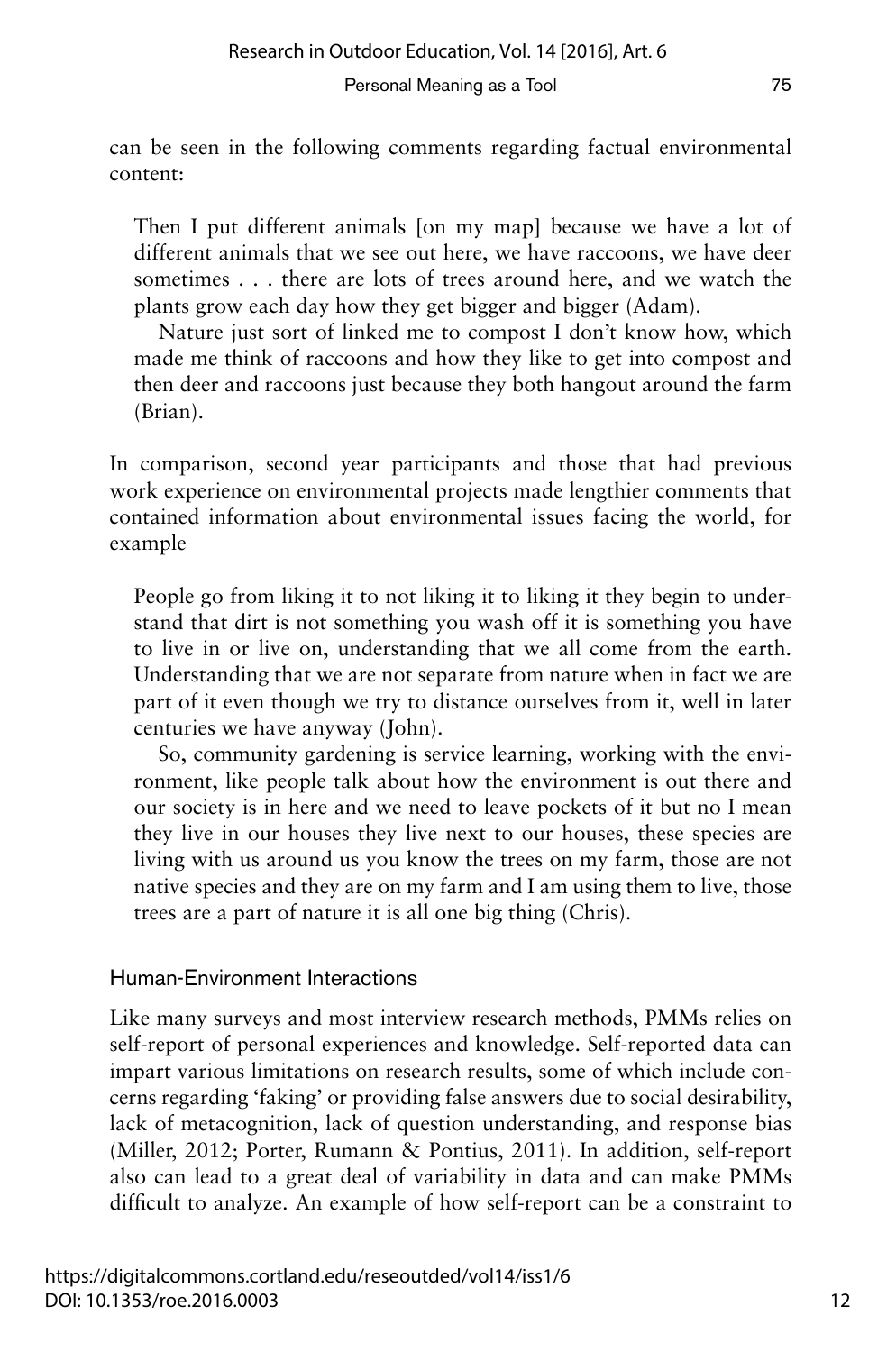PMMs can be seen in the comments regarding human-environment interactions. Here Samantha has one interpretation that includes her picture of a mountain on her PMM, which she referred to and said

It [mountain picture] just kind of represents life forms. Like the interaction between them. Interactions the humans have with nature or the environment. . . . When you sit on top of a mountain and it is all quiet and stuff, it is that type of peacefulness that gives you wisdom.

This data is contrasted with Chris who also spoke to human-environment interactions yet he phrased it this way

So, this [pointing to area on map] is kind of the environment and how people interact with the environment and all that good stuff. So, this is kind of what I learned, this is where everything is before people muddle things. This is the essence of people this is the essence of the world, this is before we as people come in the system, you know, this is us before impact, this is us before we impact the world, this is what the real world is, this is us without us.

Both youth in these instances are speaking to human-environmental interactions. The thematic analysis method used in this study would result in both of these comments being placed in the same category. Yet Samantha is speaking to the garden providing 'wisdom' to understand the 'life forms' that she interacts with as a human and Chris is speaking to how 'people muddle things' due to their interaction with the environment. The relative, constructive nature of PMMs allowed for this discrepancy to emerge, which clearly the garden-based experience did not resolve. This provides a clear example of the relative, constructed nature of knowledge. Although in this case it could be argued that neither of these answers is totally right or totally wrong, it does point out the challenges of using a more open-ended, self-reported approach such as PMM. If a closed-ended question around this issue had been used it would have potentially forced a decision as to which of these two youth's conceptualization of the issue came closer to expert opinions on this topic, but maybe not. The richness of PMM responses enables researchers to determine the context of the remarks and thus intelligently infer whether similar responses represent true convergence or possibly, as in the above case, the use of similar words to answer different questions. This is a methodological asset, one not afforded by closed-ended questionnaires.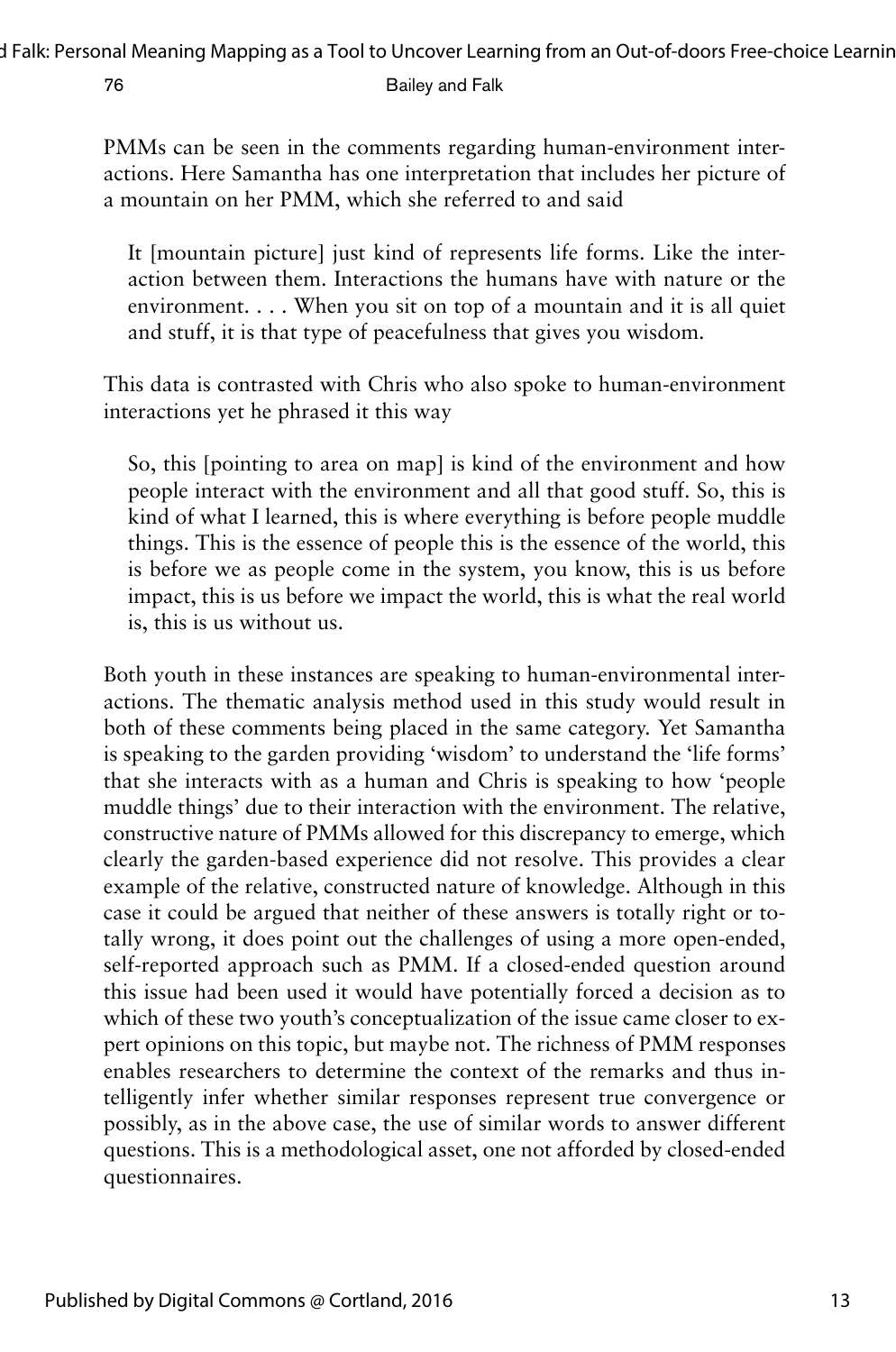## Other Learning

Another constraint in PMMs arises from the fact that the method focuses participants on a single prompt. Even though it can be a very generic one like the one used in this project, by design, the method is designed to elicit rich and deep data in one area instead of broadly across many. Therefore, the method limits the range of research questions that one might be able to ask and answer. For example, this project was interested in exploring the sciences learned from a particular out-of-school garden program. Knowing the literature on out-of-doors and GBL it was anticipated youth would speak to these sciences by using the single generic prompt of community garden(ing). And in fact, data were rich and deep and contained many connections to sciences, as expected. However, it was clear youth gained more than science content. Some youth spoke to such things as the garden being good for stress relief and/or reflection saying such things as "I just enjoy the schedule and the fact that schedules relax me" (Brian) and

The plants don't care if you failed a paper or you are stressed out about home or anything, you just go out and you work and stuff. I think even the hard stuff is mindless. It is fun sorting stuff because you don't have to think about it, you are just on autopilot (Tessa).

Similar to the theme of stress relief, youth also spoke about the garden providing social benefits saying such things as "it widens my circle of people I interact with" (John) and "I put [on my map] meet new people" (Adam), as well as

I think this has been a really good experience, just to learn to work well with others. There is a lot of people here that I am glad that I met them but I wouldn't necessarily probably meet them at school because we run with different groups or we don't have similar hobbies but it is a good bonding experience that I probably wouldn't have gotten at school (Tessa).

However, since social benefits were not an explicit focus of the prompt, and youth completed the PMM as individuals outside of the social context of the garden, the actual comments made on the social nature of the garden did not allow for full understanding of how these social relationships were developed or specifically what role the garden activities themselves supported or impeded social interactions between and amongst youth.

A final constraint in using PMM for data collection in this particular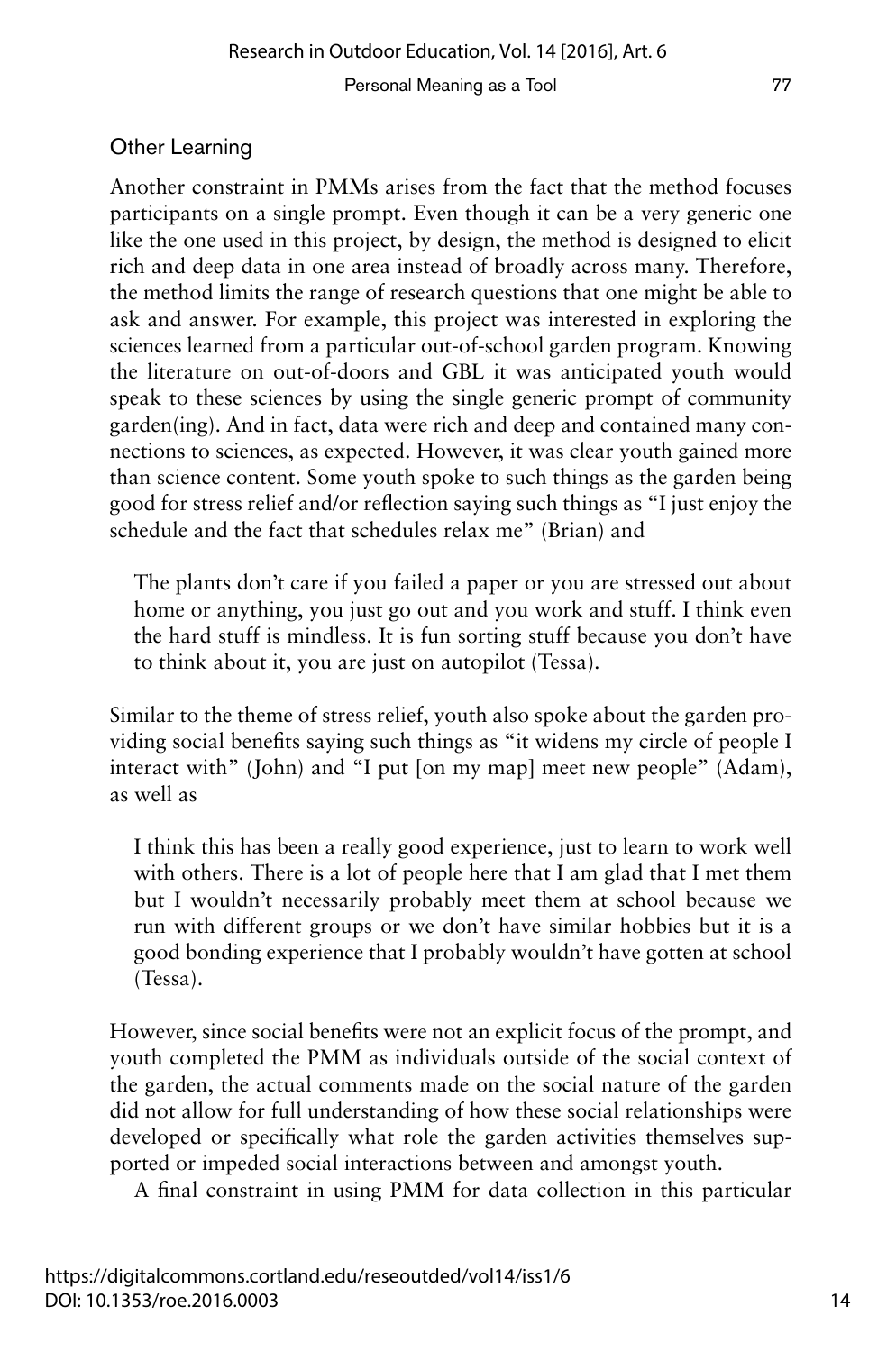project was created by the very long-term nature of the experience being investigated. PMMs were originally conceptualized as a tool for quantitatively measuring change in learning utilizing a series of specific protocols and measures (extent, breath, depth, mastery) (cf., Falk & Dierking, 2003). The assumption from this work was that after engaging in a particular educational experience the ways in which an individual thought about and understood a topic would shift. Over the relatively short-term time frames of many educational experiences, e.g., a museum visit or a school lesson, the initial protocols developed for PMM worked quite well at showing these relatively modest changes (e.g., Falk & Adelman, 2003; Falk & Dierking, 2003; Falk & Adelman, 2003; Falk, Moussouri & Coulson, 1998; Falk & Storksdieck, 2005; Lelliott, 2005). However, as the data from the PMMs was explored, it became clear the sheer depth and quantity of experience created by a year-long garden program made even the most elaborate map an incomplete record of such a rich and potentially life-changing experience, reducing the reliability assumptions underlying earlier PMM analysis approaches (cf., Falk & Dierking, 2003).

### **Discussion/Conclusions**

Sampled youth in this project appeared to find the task of completing PMMs compelling and in the process they provided a rich repository of data reflecting their very personal perceptions of their garden experience. The youth's time, attention and thought devoted to the production of their PMMs and their willingness to participate in an extensive discussion of the reasoning behind the items on their map is argued here to be a reflection of both the design of the PMM process, as well as almost certainly the nonjudgmental nature of this particular long-term gardening program. That said, results also cannot discount the influence of the youth's comfort with the primary researcher (first author) who had spent many hours building rapport with the youth.

One of the clear major benefits of the PMM appeared to be the ability of PMM to capture each youth's unique voice, indicating their impressions and beliefs about the garden experience. The resulting understandings of what youth learned from this garden experience derived not from some preconceived researcher-defined list of outcomes, but rather from the unique perspective of youth themselves as stated in their own words. This lent significant validity to data itself and the conclusions able to be developed from these data.

One potential drawback of the chosen method was the need to rely on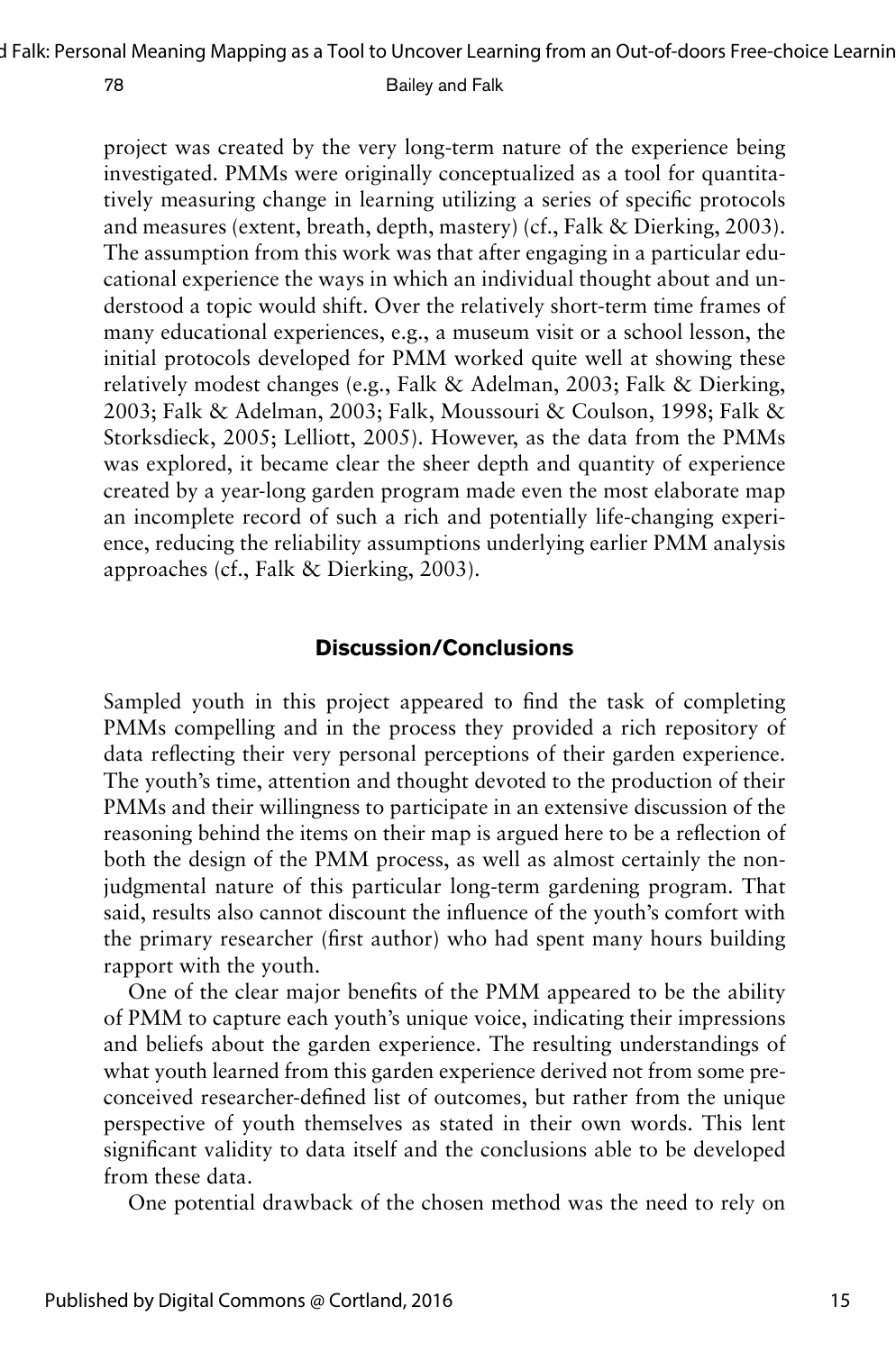youth self-report as the primary dependent measure, which does impose a limitation to the validity of results as previously discussed. Although selfreport data has long been criticized as lacking validity, a number of studies from various disciplines have established that self-report data though not perfect, are a reasonable surrogate for more direct measures, especially in the context of "low stakes" data collection situations (e.g., Chan, 2009; Gonyea, 2005; Vaske, 2008).

There clearly are trade-offs involved with using a single prompt to elicit data such as is typical of PMM. On the negative side, the focus on the single prompt in PMMs has the potential of limiting the research questions able to be asked of the data. However, on the positive side, the generic nature of the prompt enables researchers to explore how learners themselves construct meaning that they consider salient and conceptually relevant. As the rich but diverse response of youth revealed, PMM provides a safe and nonjudgmental platform for sharing personal narratives and reveals potentially hidden insights about effects of an experience. A unique strength of PMM is that it does not distinguish between cognitive, affective and psychomotor learning as does most positivist approaches. Hence, learners naturally combine these elements in their responses to the prompt, revealing as is actually the case neurologically (cf., Damasio, 1994; Eagleman, 2015), the interconnections between these ways of perceiving the world.

Worth further study are the challenges of using PMM across longer timeframes. As suggested by this particular study, the long-term nature of this particular garden program appeared to influence the ability of PMMs to quantify change in learning utilizing the series of specific protocols and measures developed in the original use of PMMs. This is not to say research could not attempt to use this method for longer-term experiences, it just means that new data analysis methods may be required to adequately capture the full breadth and depth of learning that results from events occurring over time frames of months and years.

Finally, it is worth noting that the use of PMMs involves two noteworthy trade-offs. Data collection using PMM is very labor intensive and yields very personal, potentially even sensitive information from participants. However, the method yields extremely deep, complex and highly personally relevant data. Therefore, researchers wishing to utilize PMMs need to be mindful of the relative costs and benefits involved—deep, rich data from a relatively small subset of individuals who may wish privacy when they engage in the process versus more superficial data from a large subset of individuals capable of being collected in a relatively anonymous fashion. Either approach can be justified, but clearly PMM affords some benefits not easily obtained in other ways.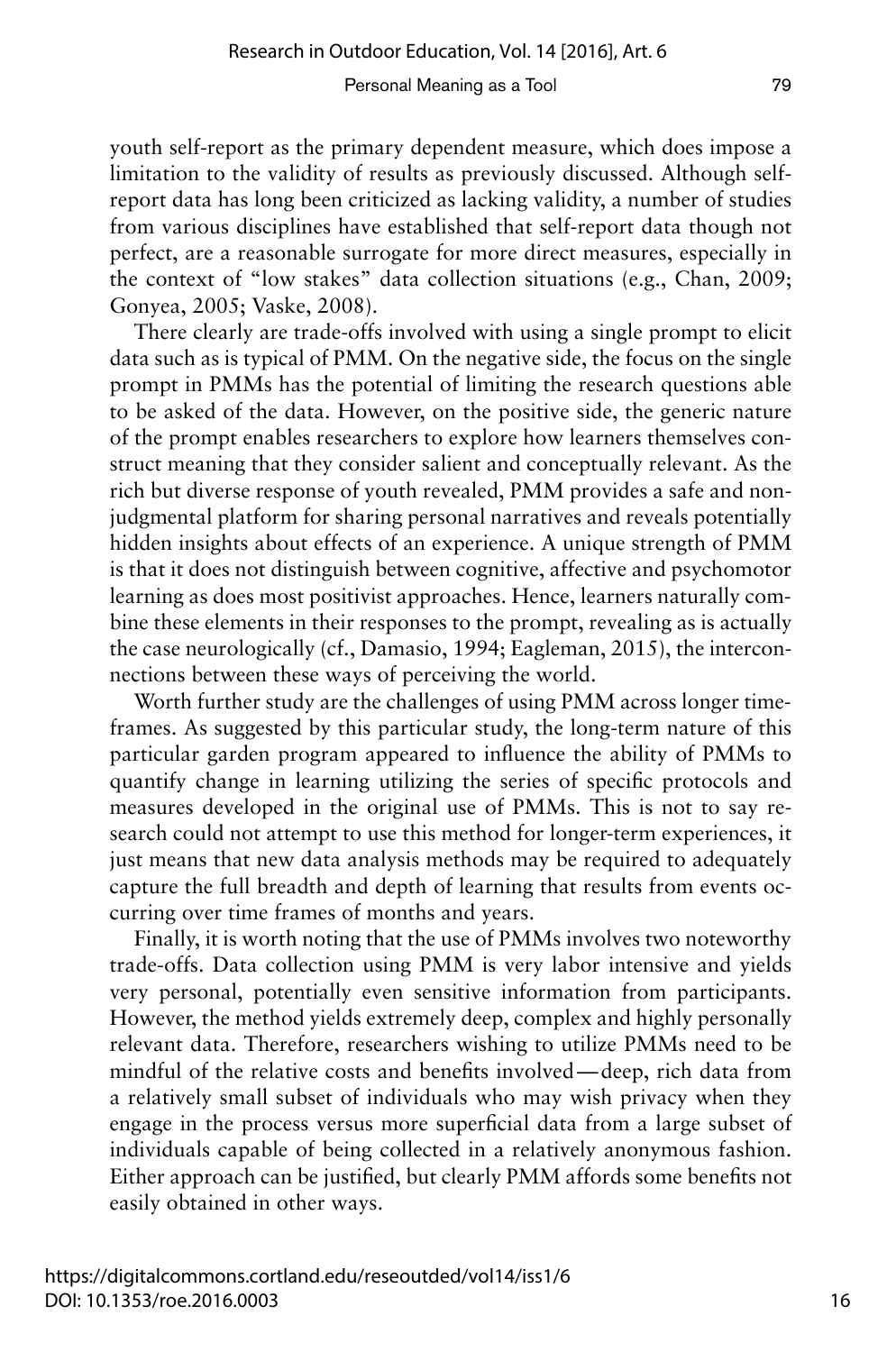d Falk: Personal Meaning Mapping as a Tool to Uncover Learning from an Out-of-doors Free-choice Learnin

#### 80 Bailey and Falk

In conclusion, this project has provided empirical evidence that as a tool to evaluate learning, PMMs can be utilized to expand upon the common cognitive and positivist paradigmatic lens often used to frame many types of GBL. This expanded analytic lens was clearly visible within the PMM data as youth indicated a wide range of rich learning experiences, both on their map artifact and their map interview. Through the use of thematic analysis this project also demonstrated the ability of PMMs to capture the varied levels of perceived learning from a contextualized environment. Since the understanding of GBL is still in need of further work (Blair, 2009), this paper provides support for expanding the GBL paradigmatic lens to include methods such as PMM. Further research should include studies exploring GBL using PMMs or other constructivist, relative approaches to add to our understanding of GBL. In fact, it should be clear that PMM has utility far beyond the GBL context and could add to the field's understanding of outdoor learning by virtue of the rich, in-depth view it can provide to these diverse and often unscripted, unpredictable learning experiences.

### **References**

- Baron, B. (2006). Interest and self-sustained learning as catalysts of development: A learning ecologies perspective. *Human Development*, 49(4), 193–224.
- Bigelow, M. S. (1914). School Gardens. In P. Monroe (Ed.), *A Cyclopedia of Education 2nd Ed.* (pp. 10–13). New York: Macmillan.
- Biktimirov, E. N., & Nilson, L. B. (2006). Show them the money: Using mind mapping in the introductory finance course. *Journal of Financial Education*, 72–86.
- Blair, D. (2009). The child in the garden: An evaluative review of the benefits of school gardening. *Journal of Environmental Education*, 40(2),  $15 - 38.$
- Bogner, F. X. (1998). The influence of short-term outdoor ecology education on long-term variables of environmental perspective. *The Journal of Environmental Education*, *29*(4), 17–29.
- Bowker, R., & Tearle, P. (2007). Gardening as a learning environment: A study of children's perceptions and understanding of school gardens as part of an international project. *Learning Environments Research*, 10(2),  $83 - 100$ .
- Brasgalla, J. (1989). School Yard Gardening Reaps Harvest of Learning and Lettuce. *PTA Today*, *14*(7), 7–9.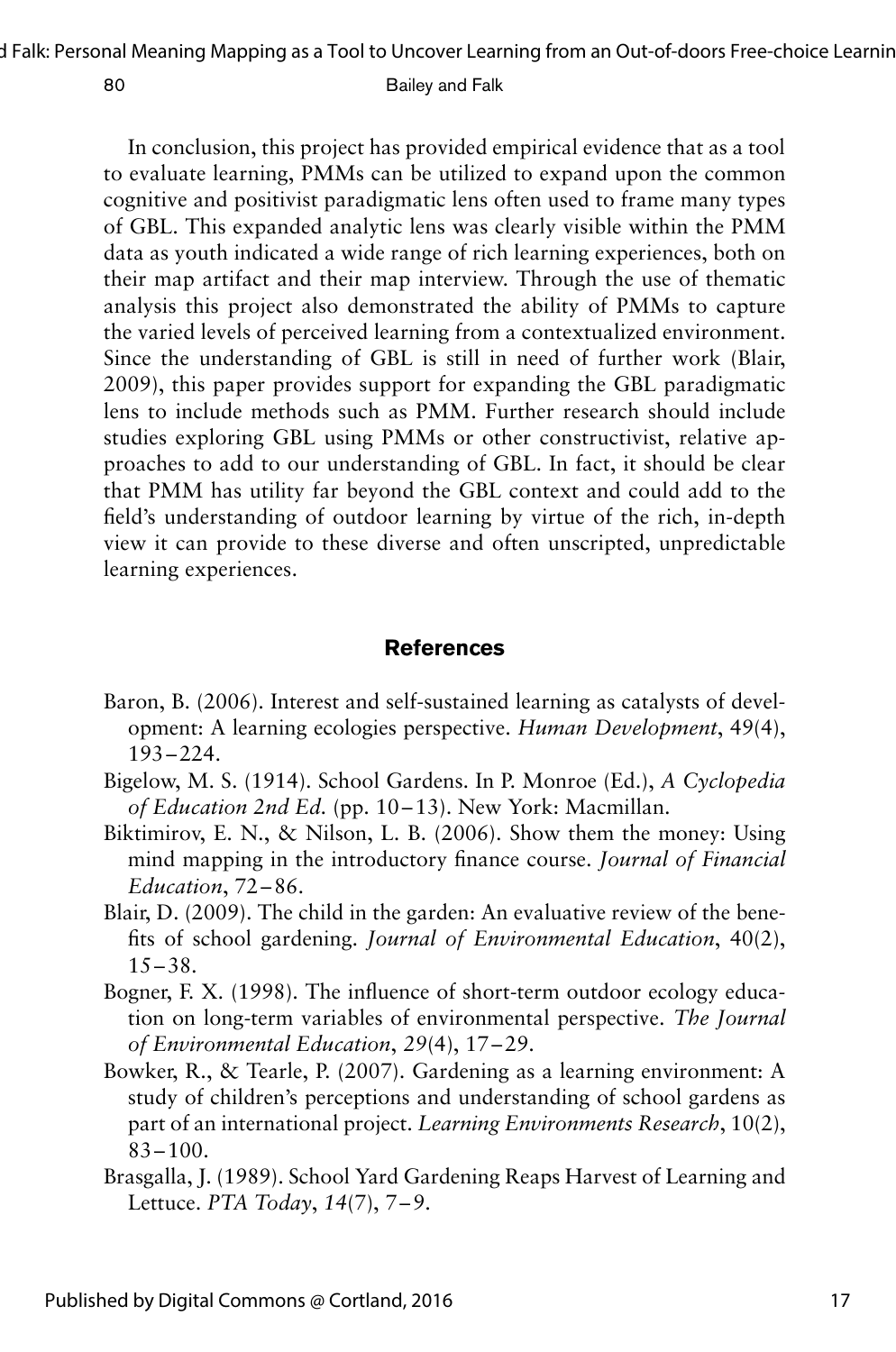- Bronfenbrenner, U. (1979). The ecology of human development: Experiments by nature and design. *Cambridge, MA: Harvard.*
- Buzan, T. (1974). *Using both sides of your brain*. New York: E.P. Dutton.
- Campbell, A. N., Waliczek, T. M., Bradley, J. C., Zajicek, J. M., & Townsend, C. D. (1997). The influence of activity-based environmental instruction on high school students' environmental attitudes. *HortTechnology*, 7(3), 309–309.
- Campbell, D. T., & Stanley, J. C. (1963). *Experimental and quasi-experimental design for research*. Hopewell, NJ: Houghton Mifflin Company.
- Chan, D. (2009). So why ask me? Are self-report data really that bad. *Statistical and methodological myths and urban legends: Doctrine, verity and fable in the organizational and social sciences*, 309–336.
- Cronin-Jones, L. L. (2000). The effectiveness of schoolyards as sites for elementary science instruction. *School Science and Mathematics*, *100*(4), 203–211.
- Damasio, A. R. (1994). *Descartes' error: Emotion, rationality, and the human brain*. New York, NY: Avon Books.
- Davies, M. (2011). Concept mapping, mind mapping and argument mapping: What are the differences and do they matter?. *Higher Education*, 62(3), 279–301.
- Desmond, D., Grieshop, J., & Subramaniam, A. (2002). Revisiting garden based learning in basic education: Philosophical roots, historical foundations, best practices and products, impacts, outcomes and future directions. *Food and Agriculture Organization*, 59.
- Dewey, J. (1915). *Schools of tomorrow*. New York: E.P. Dutton.
- Dierking, L. D., Adelman, K. M., Ogden, J., Lenhardt, K., Miller, L., & Mellen, J. D. (2004). Using a behavior change model to document the impact of visits to Disney's Animal Kingdom: A study investigating intended conservation action. *Curator*, 47(3), 322–343.
- Eagleman, D. (2015). *The brain: The story of you*. New York: Pantheon.
- Eppler, M. J. (2006). A comparison between concept maps, mind maps, conceptual diagrams, and visual metaphors as complementary tools for knowledge construction and sharing. *Information visualization*, *5*(3), 202–210.
- Falk, J. H. & Dierking, L.D. (2003). Personal meaning mapping. *Museums and creativity: A study into the role of museums in design education*, (pp. 10–18). Sydney, AU: Powerhouse Publishing.
- Falk, J. H. & Adelman, L. M. (2003) Investigating the impact of prior knowledge, experience and interest on aquarium visitor learning. *Journal of Research in Science Teaching*, 40(2), 163–176.
- Falk, J. H., & Dierking, L. D. (2000). *Learning from museums: Visitor*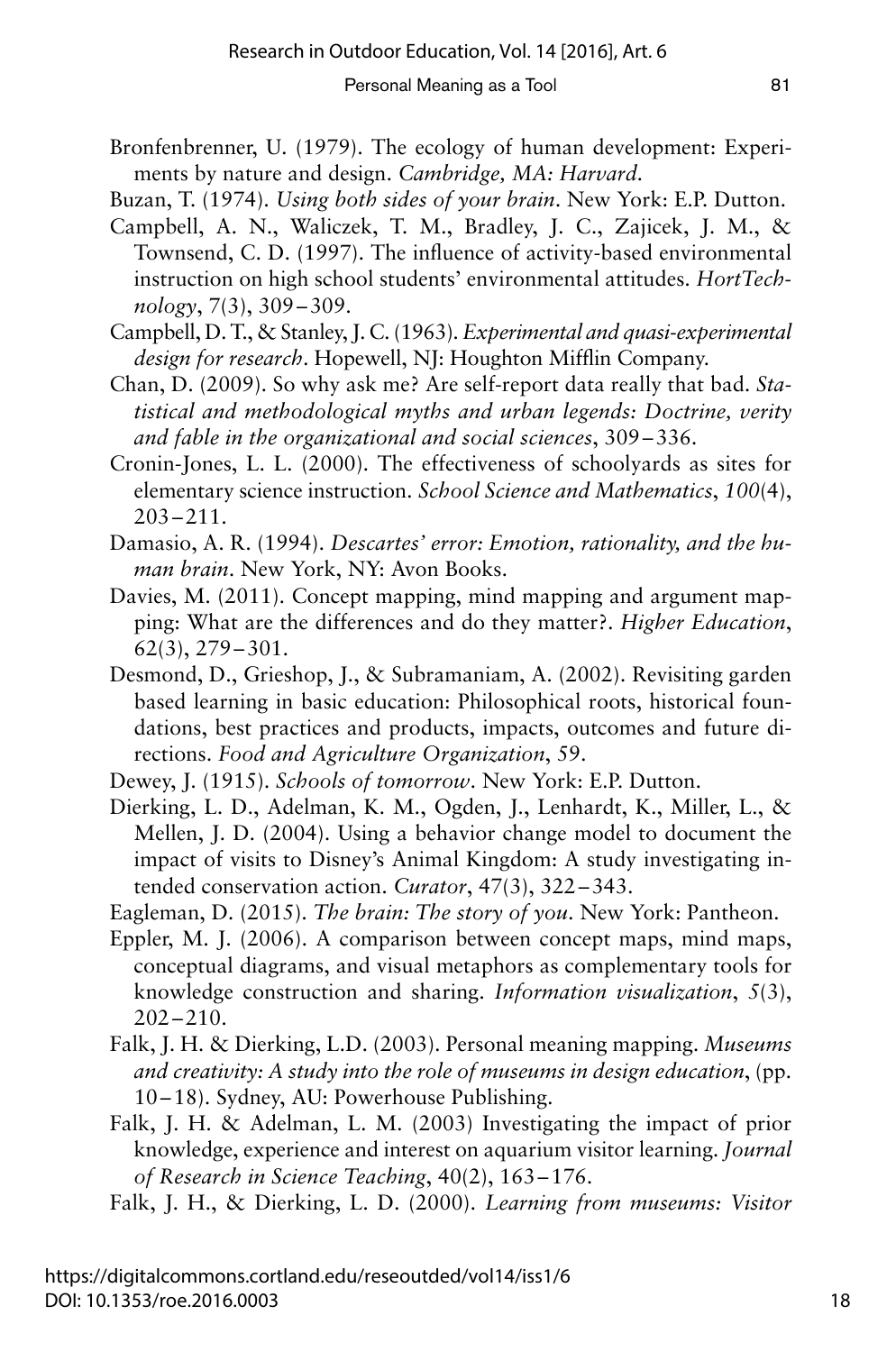*experiences and the making of meaning*. Walnut Creek, CA, AltaMira Books.

- Falk, J. H., & Dierking, L. D. (2014). *The Museum Experience Revisited.* Walnut Creek, CA: Left Coast Press.
- Falk, J. H., Heimlich, J., & Bronnenkant, K. (2008). Using identity-related visit motivations as a tool for understanding adult zoo and aquarium visitor's meaning making. *Curator*, 51(1), 55–80.
- Falk, J. H., Moussouri, T., & Coulson, D. (1998). The effect of visitors 'agendas on museum learning. *Curator: The Museum Journal*, *41*(2), 107–120.
- Falk, J. H., Reinhard, E., Vernon, C. L., Bronnenkant, K., Heimlich, J. E., & Deans, N. L. (2007). *Why zoos and aquariums matter: Assessing the impact of a visit to a zoo or aquarium*. Association of Zoos and Aquariums, Silver Springs, MD.
- Falk, J. H., Storksdieck, M. (2005). Using the contextual model of learning to understand visitor learning from a science center exhibition. *Science Education*, 89(5), 744–778.
- Fusco, D. (2001). Creating relevant science through urban planning and gardening. *Journal of research in science teaching*, *38*(8), 860–877.
- Gonyea, R. M. (2005). Self-reported data in institutional research: Review and recommendations. *New directions for institutional research*, 127, 73.
- Gopal, J., & Pastor, E. (2013). A kindergarten science curriculum develops life science investigations in and around school.
- Groff, A., Lockhart, D., Ogden, J., & Dierking, L. D. (2005). An exploratory investigation of the effect of working in an environmentally themed facility on the conservation-related knowledge, attitudes, and behavior of staff. *Environmental Education Research,* (11)3, 371–387.
- Guba, E., & Lincoln, Y. (2005). Paradigmatic controversies, contradictions, and emerging confluences. In N. Denzin & Y. Lincoln (Eds.), *Handbook of qualitative research 3rd ed.* (pp. 191–215). Thousand Oaks, CA: Sage.
- Jackson, N. J. (2013). The Concept of Learning Ecologies. In N. Jackson & G. B. Cooper (Eds.), *Lifewide Learning, Education and Personal Development E-Book. Chapter A5* available on-line at: www.lifewideebook .co.uk.
- Klemmer, C. D., Waliczek, T. M., & Zajicek, J. M. (2005). Growing minds: The effect of a school gardening program on the science achievement of elementary students. *HortTechnology*, 15(3), 448–452.
- Kuhn, T. (1996). *The structure of scientific revolutions 3rd ed.* Chicago: University of Chicago Press.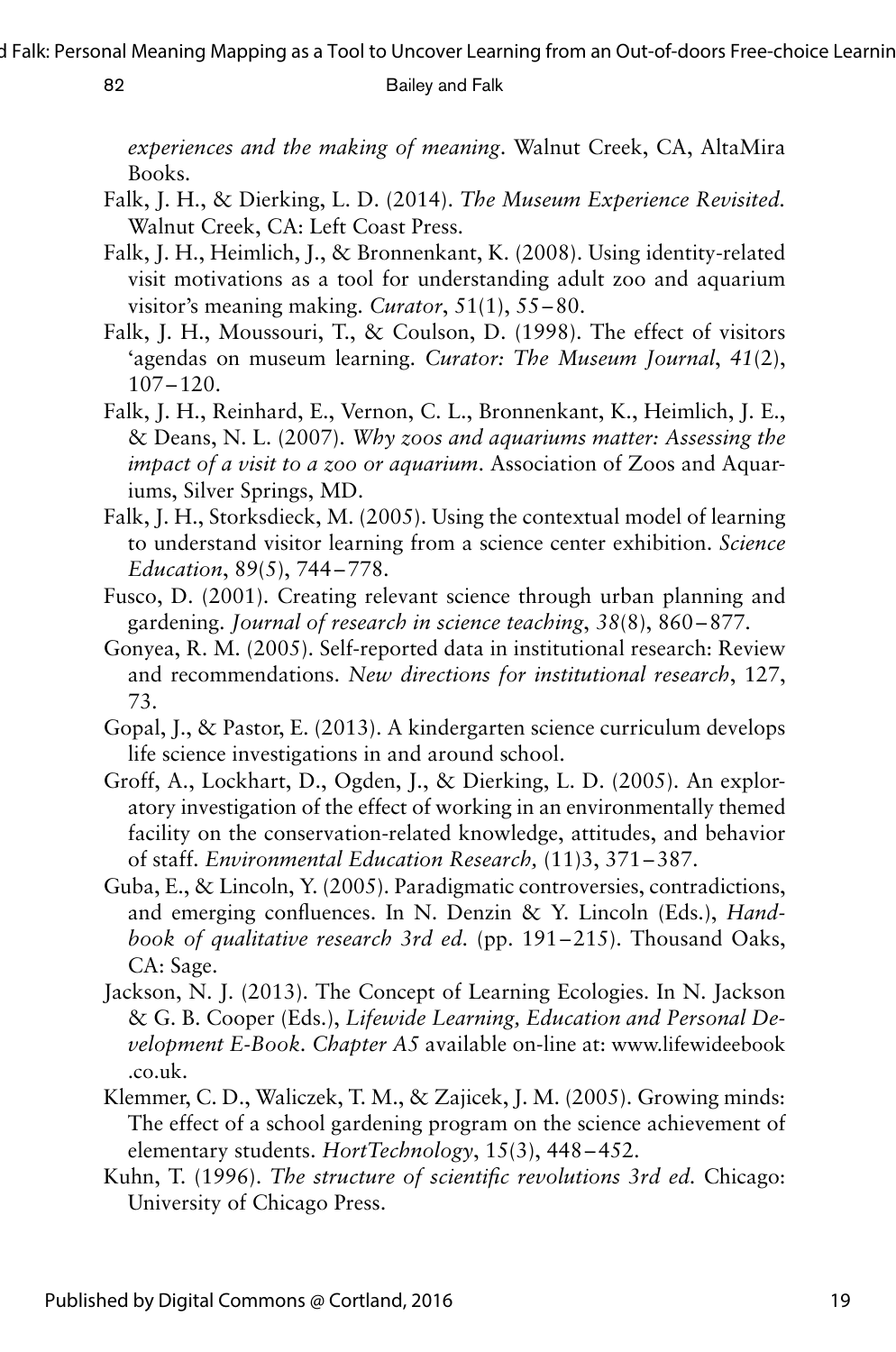- Lave, J. (1988). *Cognition in practice: Mind, mathematics, and culture in everyday life*. Cambridge, MA: Cambridge University Press.
- Lelliott, A. D. (2008). Learning about astronomy: A case study exploring how grade 7 and 8 students experience sites of informal learning in South Africa. In G. Vavoula, N. Paschler & A. Kukulska-Hulme (Eds.), *Researching Mobile Learning: Frameworks, Tools and Research Designs* (pp. 205–220). Oxford: Oxford University Press.
- Lemke, J. L. (2000). Across the scales of time: Artifacts, activities, and meanings in ecosocial systems. *Mind, Culture, and Activity, 7*(4), 273–290.
- Likert, R. (1967). The method of constructing an attitude scale, p. 90–95. In M. Fishbein (Ed.), *Readings in attitude theory and measurement.* New York, NY: Wiley.
- Lincoln, Y., & Guba, E. (1985). *Naturalistic inquiry*. Beverly Hills, CA: Sage.
- Lincoln, Y., & Guba, E. (2000). Paradigmatic controversies, contradictions, and emerging confluences. In N. Denzin & Y. Lincoln (Eds.), *Handbook of qualitative research, 2nd ed.*, (pp. 163–189). Thousand Oaks, CA: Sage.
- Morgan, D. (2007). Paradigms lost and pragmatism regained: Methodological implications of combining qualitative and quantitative methods. *Journal of Mixed Methods Research*, 1(1), 48–76.
- Maxwell, J. A. (2012). *Qualitative research design: An interactive approach* (Vol. 41). Sage publications.
- McCreedy, D., & Dierking, L. D. (2013). Cascading influences: Long-term impacts of informal STEM experiences for girls. *Philadelphia, PA: The Franklin Institute.*
- Meyers, I. B. (1908). Field-work and nature-study. Part I. The pedagogical aspect. *The Elementary School Teacher*, 8(5), 225–232.
- Miller, A. L. (2012). Investigating social desirability bias in student selfreport surveys. Educational Research Quarterly, 36(1), 30.
- Miller, D. L. (2007). The seeds of learning: Young children develop important skills through their gardening activities at a Midwestern early education program. *Applied Environmental Education and Communication*, *6*(1), 49–66.
- Montessori, M. (1964). The Montessori Method; Scientific Pedagogy as Applied to Child Education in "the Children Houses" trans. *AE George. Cambridge*, MA: Bentley.
- Nedovic, S., & Morrissey, A. M. (2013). Calm active and focused: Children's responses to an organic outdoor learning environment. *Learning environments research*, *16*(2), 281–295.
- Novak, J. D., & Cañas, A. J. (2008). The theory underlying concepts maps and how to construct and use them.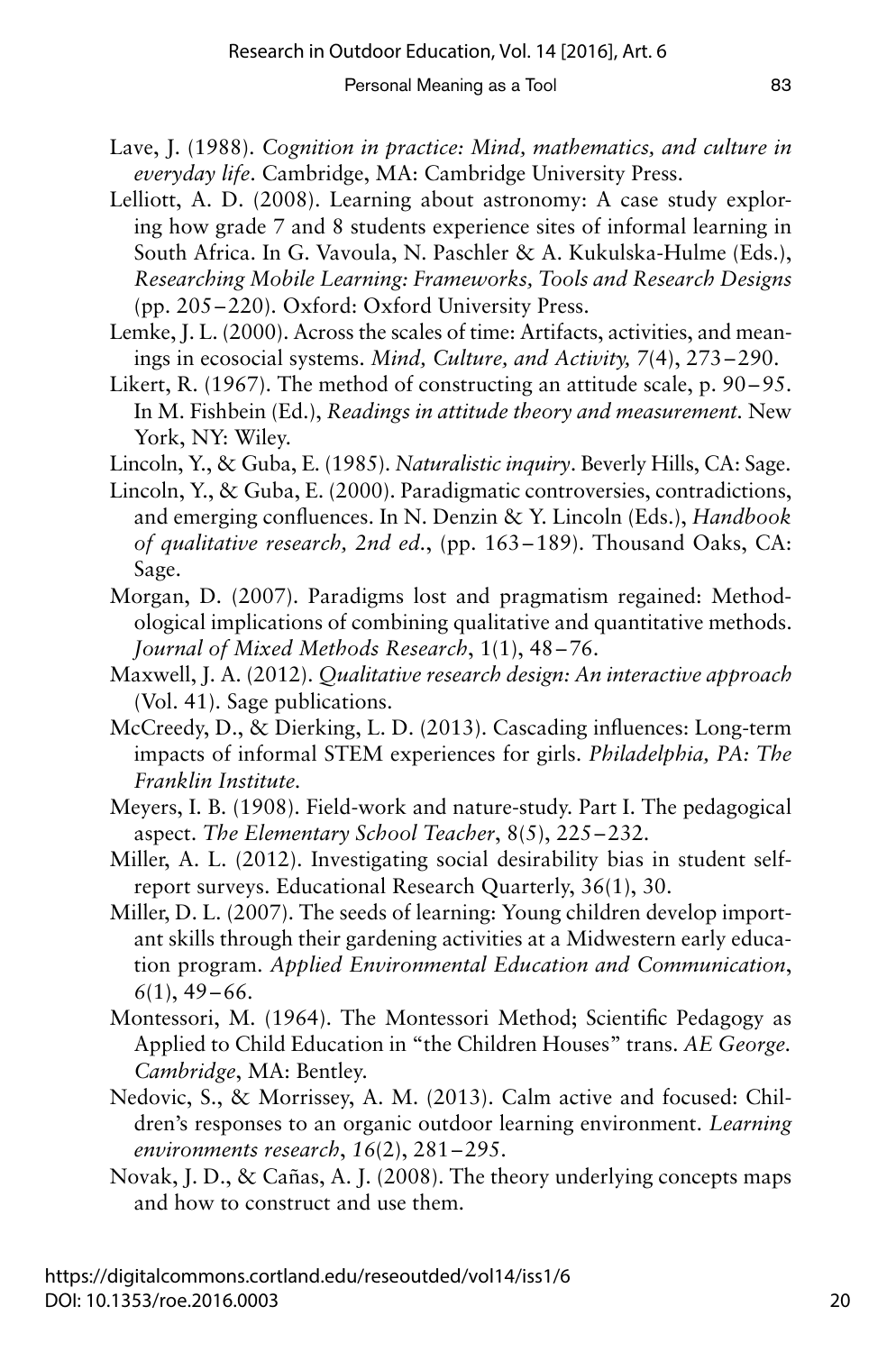- Patton, M. Q. (2001). *Qualitative research and evaluation methods*. Thousands Oaks, CA: Sage Publications.
- Pushkin, D. B. (1999). Concept mapping and students, physics equations and problem solving. In *Proceedings of the Second International Conference of the European Science Education Research Association, Kiel. Vol. 1* (pp. 260–262).
- Porter, S. R., Rumann, C. & Pontius, J. (2011). The validity of student engagement survey questions: can we accurately measure academic challenge?. *New Directions for Institutional Research.* 2011(150), 87–98.
- Robinson-O'Brien, R., Story, M., Heim, S. (2009). Impact of garden-based youth nutrition intervention programs: A review. *Journal of the American Dietetics Association*, 109(2), 273.
- Rogoff, B., & Lave, J. (1984). *Everyday cognition: Its development in social context*. Cambridge, MA: Harvard University Press.
- Safayeni, F., Derbentseva, N., & Canas, A.J. (2005). A theoretical note on concepts and the need for cyclic concept maps. *Journal of Research in Science Teaching*, 42(7), 741–766.
- Salmon, K. (2001). Remembering and reporting by children: The influence of cues and props. *Clinical Psychology Review*, 21(2), 267–300.
- Scribner, S., & Cole, M. (1973). Cognitive consequences of formal and informal education. *Science*, 182(4112), 553–559.
- Shepard, C. L., & Speelman, L. R. (1986). Affecting environmental attitudes through outdoor education. *The Journal of Environmental Education*, *17*(2), 20–23.
- Strauss, A., & Corbin, J. (1998). *Basics of qualitative research*. Thousand Oaks, CA: Sage Publications.
- Thornberg, R. (2012). Informed grounded theory. *Scandinavian Journal of Educational Research*, *56*(3), 243–259.
- Titman, W. (1994). *Special places; special people: the hidden curriculum of school grounds.* Surrey, UK: World Wide Fund for Nature.
- Van Winkle, C. & Falk, J.H. (2015). Personal meaning mapping at festivals: A useful tool for a challenging context. *Event Management*, 19(1), 143–148.
- Vaske, J. J. (2008). *Survey research and analysis: Applications in parks, recreation and human dimensions*. State College, PA: Venture Publishing.
- Waliczek, T. M. & Zajicek, J. M. (1996). The effect of school gardens on self-esteem, interpersonal relationships, attitude toward school and environmental attitude in population of children. *HortScience*, 31(4), 608–608.
- Walzer, A. E., & Gross, A. (1994). Positivists, postmodernists, Aristotellians, and the Challenge disaster. *College English*, 56(4), 420–433.